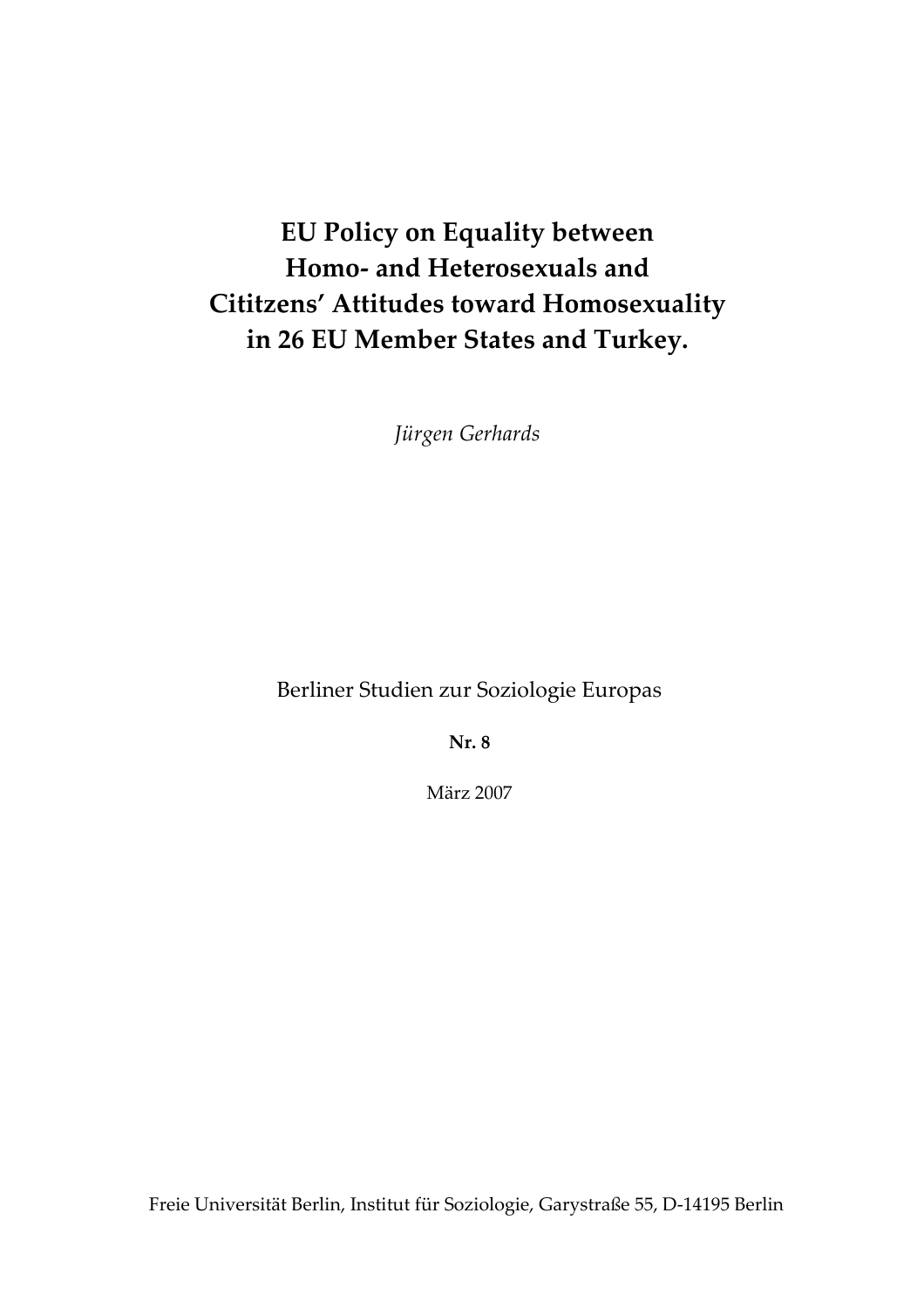Die "Berliner Studien zur Soziologie Europas" des Lehrstuhls für Makrosoziologie der Freien Universität Berlin verstehen sich als ein Ort zur Vorpublikation von Bei‐ trägen, die später in Fachzeitschriften und Sammelbänden veröffentlicht werden sol‐ len. Die Beiträge sollen helfen, eine Soziologie Europas zu profilieren; sie stehen auch im Kontext des Master-Studiengangs "Soziologie – Europäische Gesellschaften".

Gegenstand der Reihe sind Beiträge zur Analyse der Herausbildung einer europä‐ ischen Gesellschaftsstruktur und -kultur, vergleichende Analysen, die die Unterschiede und Gemeinsamkeiten zwischen verschiedenen europäischen Gesellschaften thematisieren, sowie theoretische Versuche einer Soziologie Europas.

Ziel der Reihe ist es, durch die frühe Verbreitung dieser Arbeiten den wissen‐ schaftlichen Gedankenaustausch zu fördern. Die Beiträge sind nur über das Internet als pdf‐Datei zu beziehen.

Zitationsweise: BSSE‐Arbeitspapier Nr. 8. Berlin: Freie Universität Berlin.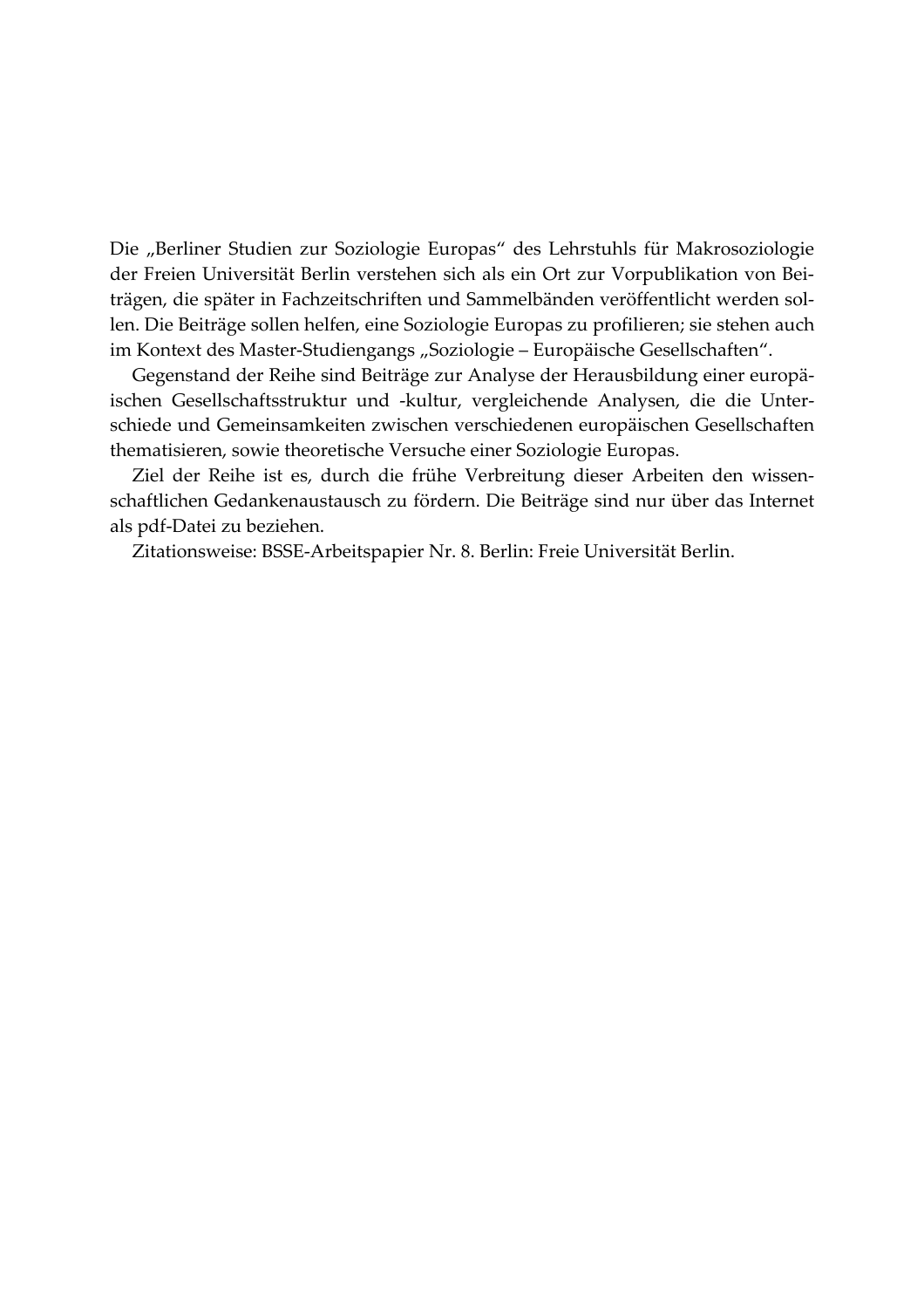#### **Abstract**

The article first describes how the principle of non-discrimination of homosexuals is anchored in EU legislation and influences concrete policies of the European Union. The second section gives an analysis of the extent to which citizens of 26 EU Member States and Turkey support the idea of non-discrimination of homosexuals.

The descriptive findings show that the idea of non-discrimination is not supported by the majority of the European citizens, and that there are substantial differences between the countries. A sense that homosexuality is justifiable is particularly low in recently-acceded country groups, and is almost nonexistent in Turkey. In the third section, we explain these differences by referring, among other factors, to the level of modernization of a country, the value orientation of the respondent, the level of education and the religious orientation of the respondent. The results show, that a high level of modernization, the interviewee's level of education, and post-materialist values have the strongest impact on non-discrimination attitudes. One may therefore conclude that support for non-discrimination toward homosexuals will increase if new member states go through a period of modernization similar to that of the old member states.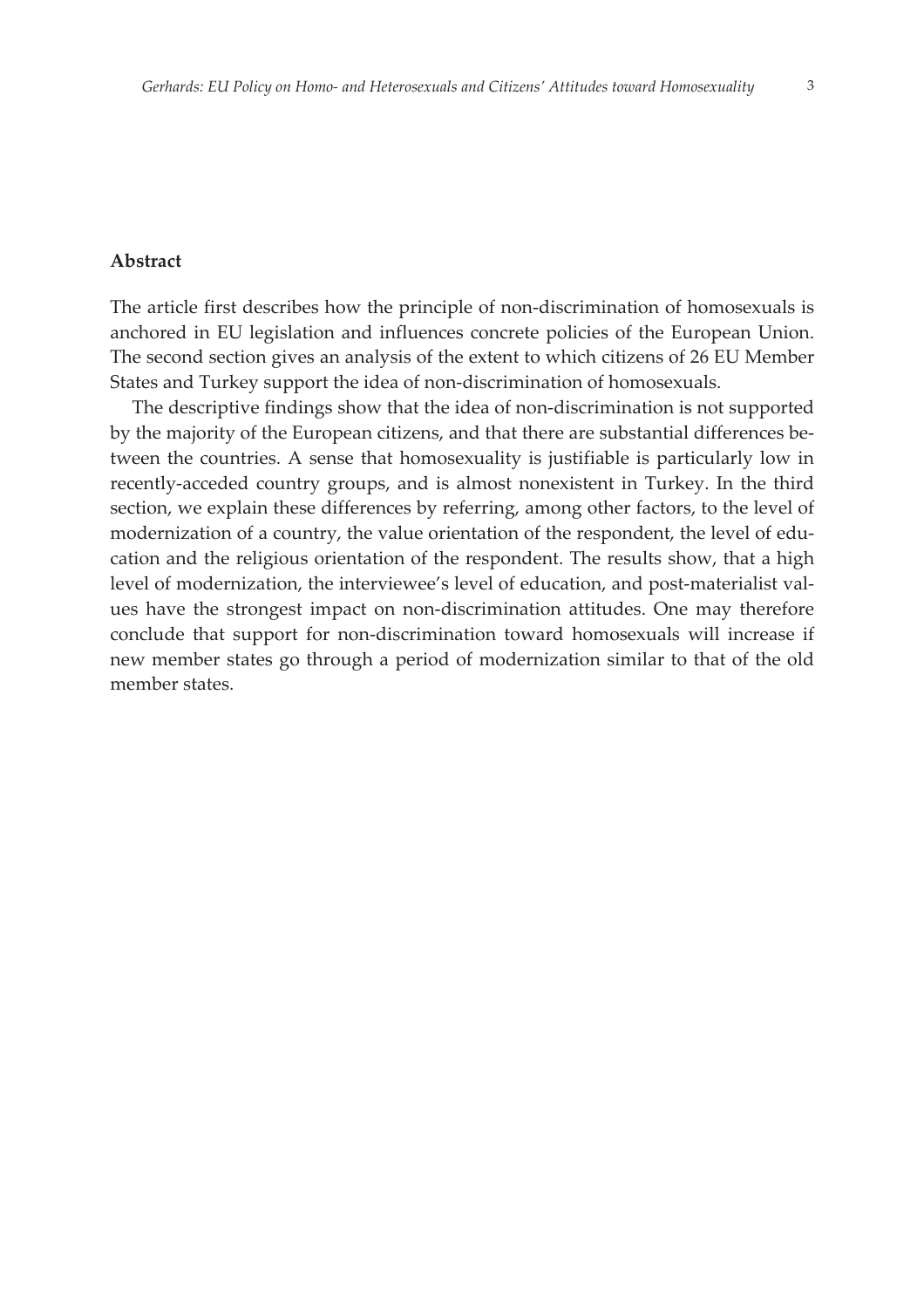Jose Barroso's term in office as President of the European Commission began with a massive conflict between the future commissioner and the European Parliament.<sup>1</sup> After Barroso was nominated by the governments of the member states, he and his hand-picked team of commissioners were to be confirmed by the European Parliament in fFall 2004. Italian Rocco Buttiglione was one of Barroso's selected commissioners, nominated to serve as Vice President of the Commission, responsible for Justice, Freedom and Security. During an EU parliamentary hearing on October 10<sup>th</sup>, 2004, Buttiglione – professor of philosophy, avowed Christian, member of the Pontifical Academy of Social Sciences and personal consultant to Pope John Paul II – caused a public stir and precipitated a crisis in the still unconfirmed commission by expressing his views on homosexuality and the role of women in society. <sup>2</sup> In light of his Catholic convictions, Buttiglione expressed his belief that homosexuality is a sin. In the same hearing, however, he also referred to Kant, saying "that there is a clear distinction between morality and law" (European Parliament 2004). Buttiglione emphasized that his personal moral convictions would not prevent him from representing EU non-discrimination policies regarding homosexuals. Public debate, however, is generally not receptive to such philosophical differences. Hence, the European Parliament rejected Barosso's commission, an unprecedented occurrence in EU history. Barroso was forced to select new commissioners; Buttiglione was replaced by Franco Frattini, who was then confirmed by the Parliament on November 18<sup>th</sup>, 2004.

Parliament's rejection of Buttiglione and, by extension, of the entire Barroso Commission cannot be written off as a mere power struggle between the European Commission and Parliament. Rather, the Buttiglione Affair revolved around the actual content of policies that the EU represents, namely non-discrimination toward homosexuals.

The European Union began as an economic union, but has become active in an increasing number of other policy fields over time. In pursuing its goal of creating a single European society, the central institutions of the EU intervene evermore into national structures of the member states. We have described in other works how the EU defines this unified European society in terms of a number of value spheres, such as religion, family and gender roles, democracy and civil society (Gerhards und Hölscher 2003; Gerhards 2005/2007; Hölscher 2006; Gerhards und Lengfeld 2006). This contribution ties in to our overall analysis.

 $\Box$ 

<sup>&</sup>lt;sup>1</sup> I would like to thank David Glowsky, who expertly compiled the information on EU policies. I would also like to thank Silke Hans and Kristin Haker for their solid and dependable data analysis. Last, but not least, thanks goes to Joana Schenke for her very in-depth revision of the translation.

<sup>2</sup> Public outcry was reflected by a high level of media attention. In an attempt to reconstruct the news coverage surrounding the Buttiglione Affair, we counted the number of related articles that appeared in the online editions of "Die Welt", "Süddeutsche Zeitung", "Le Monde" and in BBC-News. In Fall 2004, ninety-seven articles appeared in "Le Monde", ninety-two in "Die Welt", thirty-four in the "Süddeutsche Zeitung", and thirty-six in BBC-News.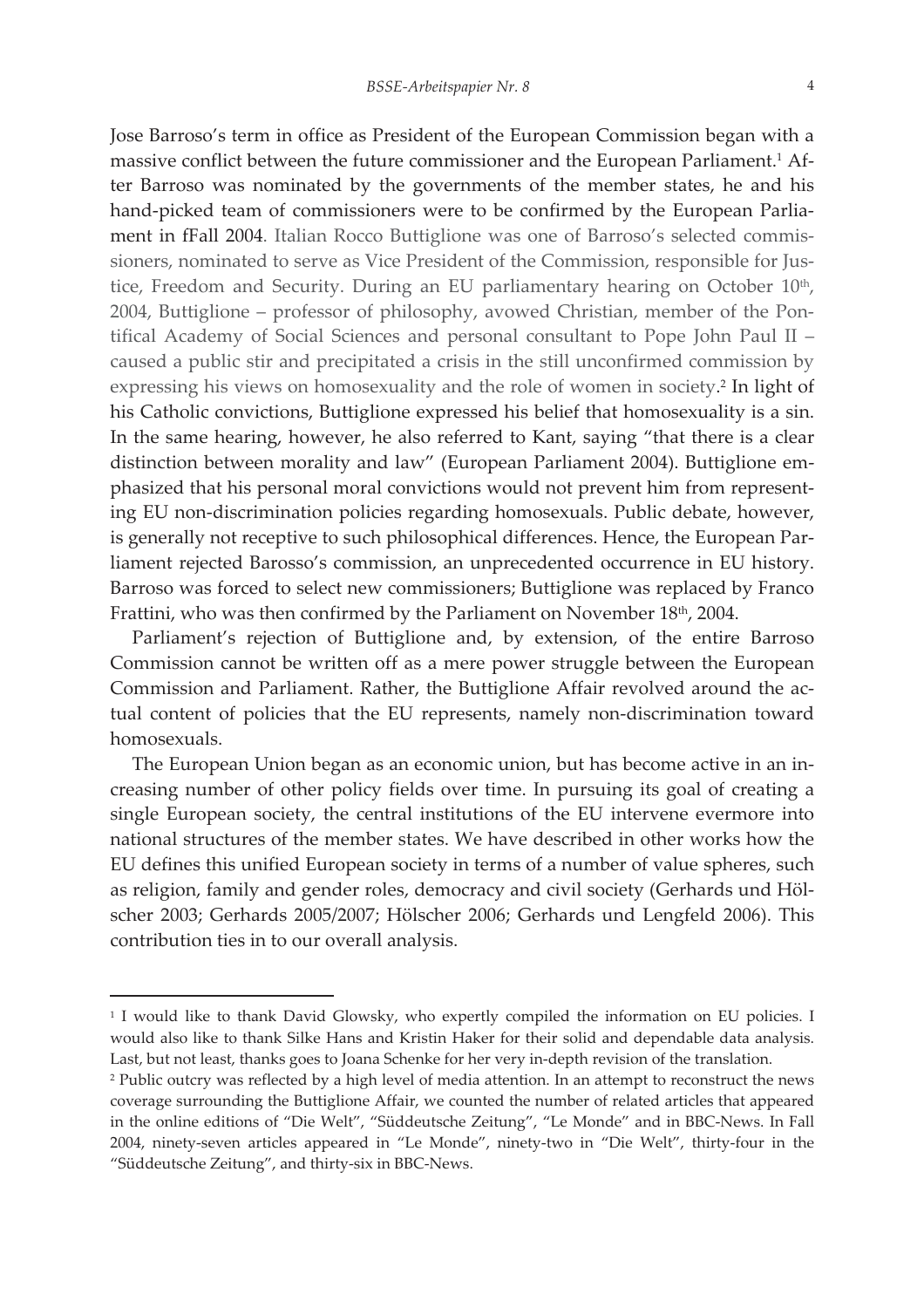sidered legitimate. Homosexual and heterosexual orientations are considered equal, and discrimination against homosexuality is forbidden. We first reconstruct how the principle of non-discrimination is anchored in EU legislation and discuss the influence this has on concrete policies and decisions. Against this background, we then focus on our research question, which asks to what extent citizens in different nationstates support the notion of non-discrimination toward homosexuals. The second section of the article analyzes the extent to which citizens support the idea of nondiscrimination and whether there are differences among EU member states. The empirical basis used to reconstruct the citizens' value orientations is a secondary analysis of the European Values Study, a representative survey conducted in EU member states and candidate countries. Citizens' acceptance and support of EU regulations is significant, especially in terms of the legitimacy of EU policies owing to the fact that democracies are structurally dependent on the support of their citizens (Page and Shapiro1983). If this support is missing, legitimacy problems may arise for the institutions themselves.<sup>3</sup>

The descriptive findings show that there are substantial differences at the national and individual level in the level of support for non-discrimination toward homosexuals. In the third section, we offer some explanations for these differences by formulating hypotheses and testing them with a regression analysis. In the last section we discuss conclusions drawn from our analysis, paying special attention to the implications for the future development of the European Union.

# **1. EU Policy on Equality between HomoȬȱand Heterosexuals**

 $^{\prime}$  ,  $^{\prime}$  ,  $^{\prime}$  ,  $^{\prime}$  ,  $^{\prime}$  ,  $^{\prime}$  ,  $^{\prime}$  ,  $^{\prime}$  ,  $^{\prime}$  ,  $^{\prime}$  ,  $^{\prime}$  ,  $^{\prime}$  ,  $^{\prime}$  ,  $^{\prime}$  ,  $^{\prime}$  ,  $^{\prime}$  ,  $^{\prime}$  ,  $^{\prime}$  ,  $^{\prime}$  ,  $^{\prime}$  ,  $^{\prime}$  ,  $^{\prime}$  ,  $^{\prime}$  ,  $^{\prime}$  ,  $^{\prime}$ 

In order to reconstruct the EU notion of equal treatment for homo- and heterosexuals, we interpreted treaties, directives, regulations and recommendations released by EU institutions. These sources range from the abstract, such as treaties, to concrete policies. Matteo Bonini-Baraldi (2004) has collected, summarized and published all legally-binding rules concerning homo- and heterosexual issues in the EU, and we will rely heavily on his work.

1. The EU began as an economic community whose foremost goal was to institutionalize a common market for all member states. A central goal since the beginning of this project has been to create equal access to the market for all Europeans. One aspect of free access to the market includes prohibiting any sort of discrimination that would block a member citizen's ability to participate. Thus, we find for example the principle of equal pay for men and women in the EC in Article 119 of the 1957

<sup>&</sup>lt;sup>3</sup> One example of this legitimacy deficit was the May 2005 French and Dutch rejection of the European Constitution; the elite project of giving Europe a new constitution failed after citizens of two member states refused to support the idea.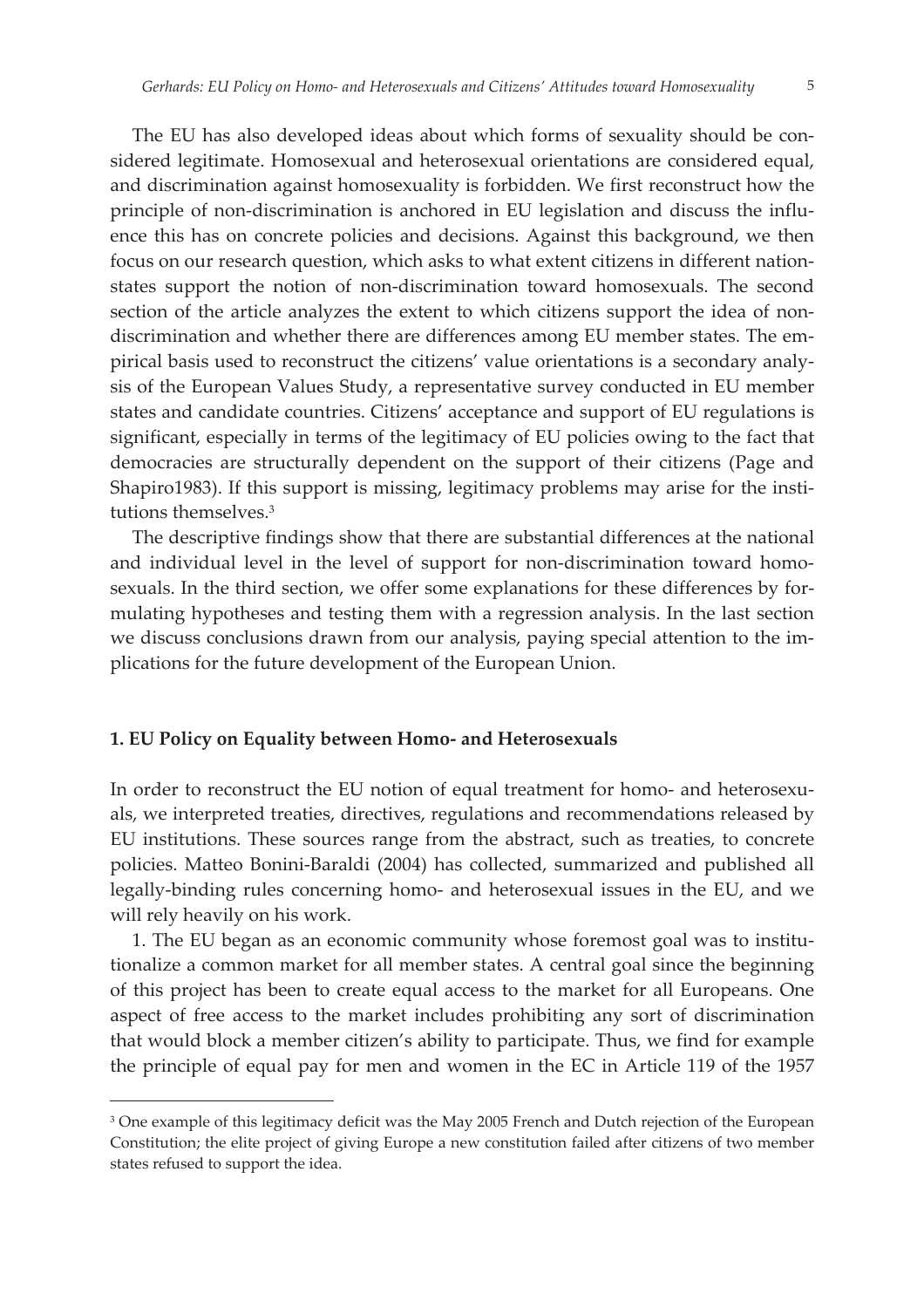Treaties of Rome. The basis for non-discrimination continually expanded with the development of the EU, and more personal characteristics were included as possible grounds for discrimination. The European Court of Justice ruled that "Article 141 of the EC Treaty pursues both economic and *social objectives* and may be viewed as a guarantee for social progress" (Bonini-Baraldi 2004: 8). The 1999 Treaty of Amsterdam includes Article 13, which states that: "(1) Without prejudice to the other provisions of the Treaty and within the limits of the powers conferred by it upon the Community, the Council, acting unanimously on a proposal from the Commission and after consulting the European Parliament, may take appropriate action to combat discrimination based on sex, racial or ethnic group, religion or belief, disability, age or sexual orientation" (Bonini-Baraldi 2004: 8). With Article 13, the EU's antidiscrimination principle was extended in two key ways. First, this was the first mention of "sexual orientation" in terms of anti-discrimination policy. Second, the European Commission and the European Council were given the power to create guidelines to fight discrimination. Article III-21 of the Charter of Fundamental Rights of the European Union also prohibits discrimination on the basis of sexual orientation and serves as firm legal anchor for equality between homosexuals and heterosexuals in the EU (European Community 2000).

2. Directly after the implementation of Article 13 in the Treaty of Amsterdam, the Commission developed a directive, which was passed by the 2000 Council. The "Council Directive 2000/78/EC of 27 November 2000 establishing a general framework for equal treatment in employment and occupation" very clearly defines what is considered as discrimination (European Council 2000), and discrimination on the basis of sexual orientation is a part of the general directive. Article 2 of the directive distinguishes between direct and indirect discrimination: "(a) Direct discrimination shall be taken to occur where one person is treated less favourably than another is, has been or would be treated in a comparable situation, on any of the grounds referred to in Article 1; (b) indirect discrimination shall be taken to occur where an apparently neutral provision, criterion or practice would put persons having a particular religion or belief, a particular disability, a particular age, or a particular sexual orientation at a particular disadvantage compared with other persons". The directive spells out a number of concrete policies that define equality between homo- and heterosexuals, which have been summarized by Matteo Bonini-Baraldi (2004). The EU anti-discrimination regulations have since been incorporated into the national legislation of the member states; homosexuality is no longer considered criminal in any EU member state, and anti-discrimination is legally anchored in all countries.

3. The EU principle of non-discrimination toward homosexuals also applies to new member states, a natural consequence of their taking on the *acquis communautaire*. Negotiations with Romania are a good example with which to show the implementation of the EU's policy of equality for homosexuals in new member states. Until 1996 homosexuality was punishable by law under the Romanian Criminal Code. Article 200 stated: "Sexual relations between persons of the same sex are punishable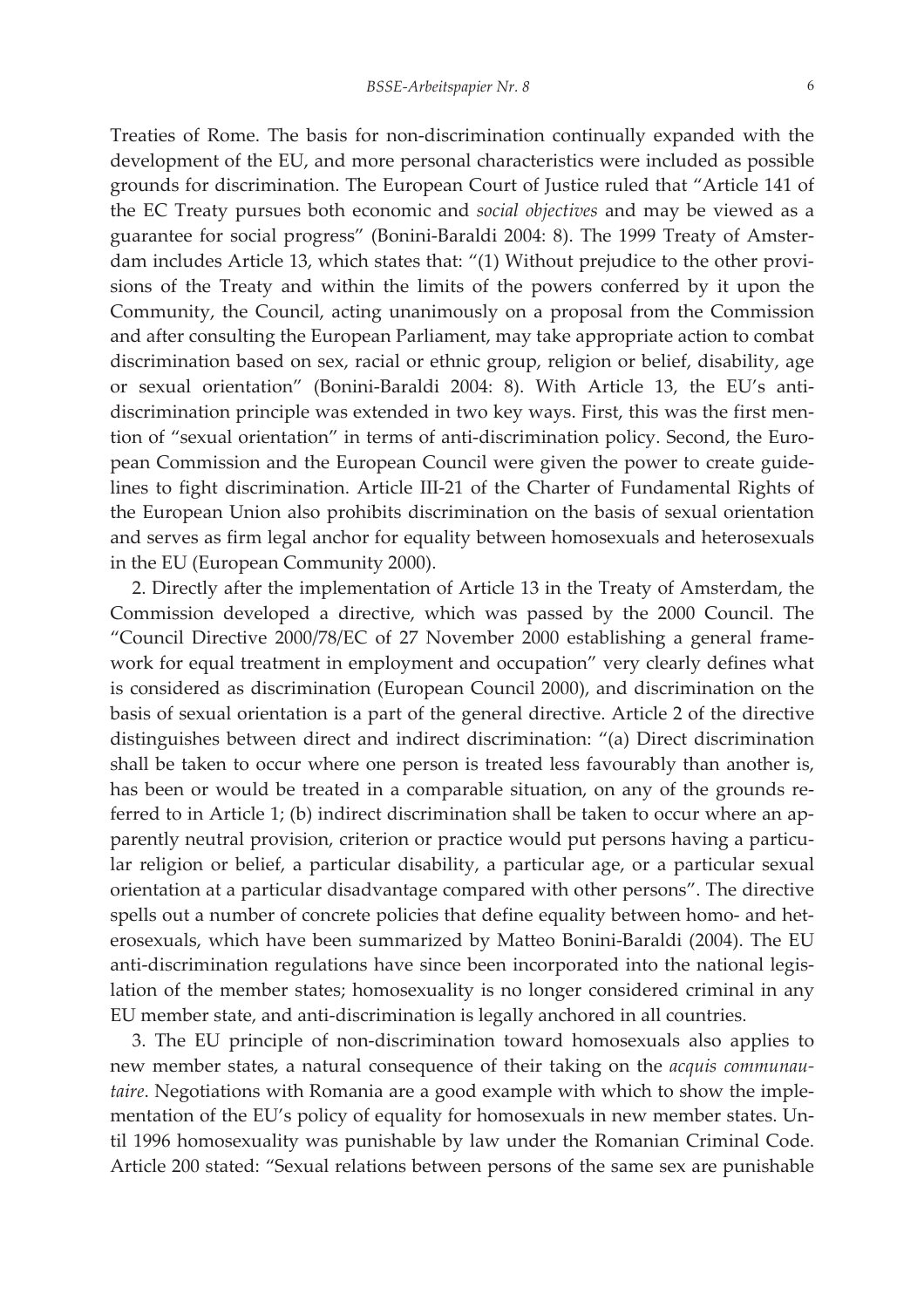by a prison term between one and 5 years" (Human Rights Watch 1988). A new penal code came into force in November 1996, in which the first paragraph of the article was amended to read as follows: "Sexual relations between persons of the same sex, committed in public or producing a public scandal, are punishable by a prison term between one and 5 years". With this change, private homosexual activity was legalized, but was still considered criminal under certain circumstances. The wording "committed in public or producing a public scandal" was added as a compromise between those who wanted keep the existing legislation and those who wanted the entire article repealed. But even in its amended form, Article 200 was again repealed again due to pressure from various organisations. One key factor in the appeal was the pressure from the EU, which stated that all laws discriminating against homosexuality must be abrogated for Romania to become a full member of the EU. The Council also criticised the law as a stain on Romania's human rights record. This led to the article's repeal in June 2001, when the government adopted Emergency Ordinance 89/2001 modifying the Penal Code and removing Article 200 completely.

4. The European Union has also turned equality between homosexuals and heterosexuals into a foreign policy issue. To give two examples, we look at Namibia and Egypt. On April 5<sup>th</sup>, 2001 the European Parliament held an inquiry into the persecution of gays and lesbians in Namibia; Parliament addressed the issue by denouncing the "vilification and persecution of persons for their sexuality" (European Parliament 2001). And on July 3rd, 2002 Parliament held another inquiry into the arrest of fifty homosexual men in Egypt. Again, the Parliament criticized the actions of the Egyptian judicial system (European Parliament 2002).

To summarize our findings, non-discrimination toward homosexuals was not part of the Treaties of Rome nor was it defined as an original objective of the EU. Rather, the original intent of the European Community was to establish a common market. The EU expanded its jurisdiction into other policy fields using the "frame-bridging" strategy.4 A free market exists only when all actors have the same opportunities to participate in the market and nobody is discriminated; but the question of which characteristics and attributes are grounds of discrimination remains open to interpretation. EU institutions have gradually increased the number of characteristics that might lead to discrimination, and sexual orientation is now one of these features. The reach of EU institutions into various national policy fields has expanded with the inclusion of each new protected group under the EU's non-discrimination policies; the EU has thus increased its power at the expense of the nation states. Legal equal treatment of homo- and heterosexuals in the EU was first introduced in the 1999 Treaty of Amsterdam. Since 2000, this equal treatment has been an integral part of the "Charter of Fundamental Rights of the European Union". In a non-discrimination directive, the EU Council specified exactly what the legal equal treatment of homo-

 $^{\prime}$  ,  $^{\prime}$  ,  $^{\prime}$  ,  $^{\prime}$  ,  $^{\prime}$  ,  $^{\prime}$  ,  $^{\prime}$  ,  $^{\prime}$  ,  $^{\prime}$  ,  $^{\prime}$  ,  $^{\prime}$  ,  $^{\prime}$  ,  $^{\prime}$  ,  $^{\prime}$  ,  $^{\prime}$  ,  $^{\prime}$  ,  $^{\prime}$  ,  $^{\prime}$  ,  $^{\prime}$  ,  $^{\prime}$  ,  $^{\prime}$  ,  $^{\prime}$  ,  $^{\prime}$  ,  $^{\prime}$  ,  $^{\prime}$ 

<sup>&</sup>lt;sup>4</sup> The concept of "framing-bridging" was developed by David Snow in the context of social movement research (Snow et. al. 1986: Snow/Benford 1988).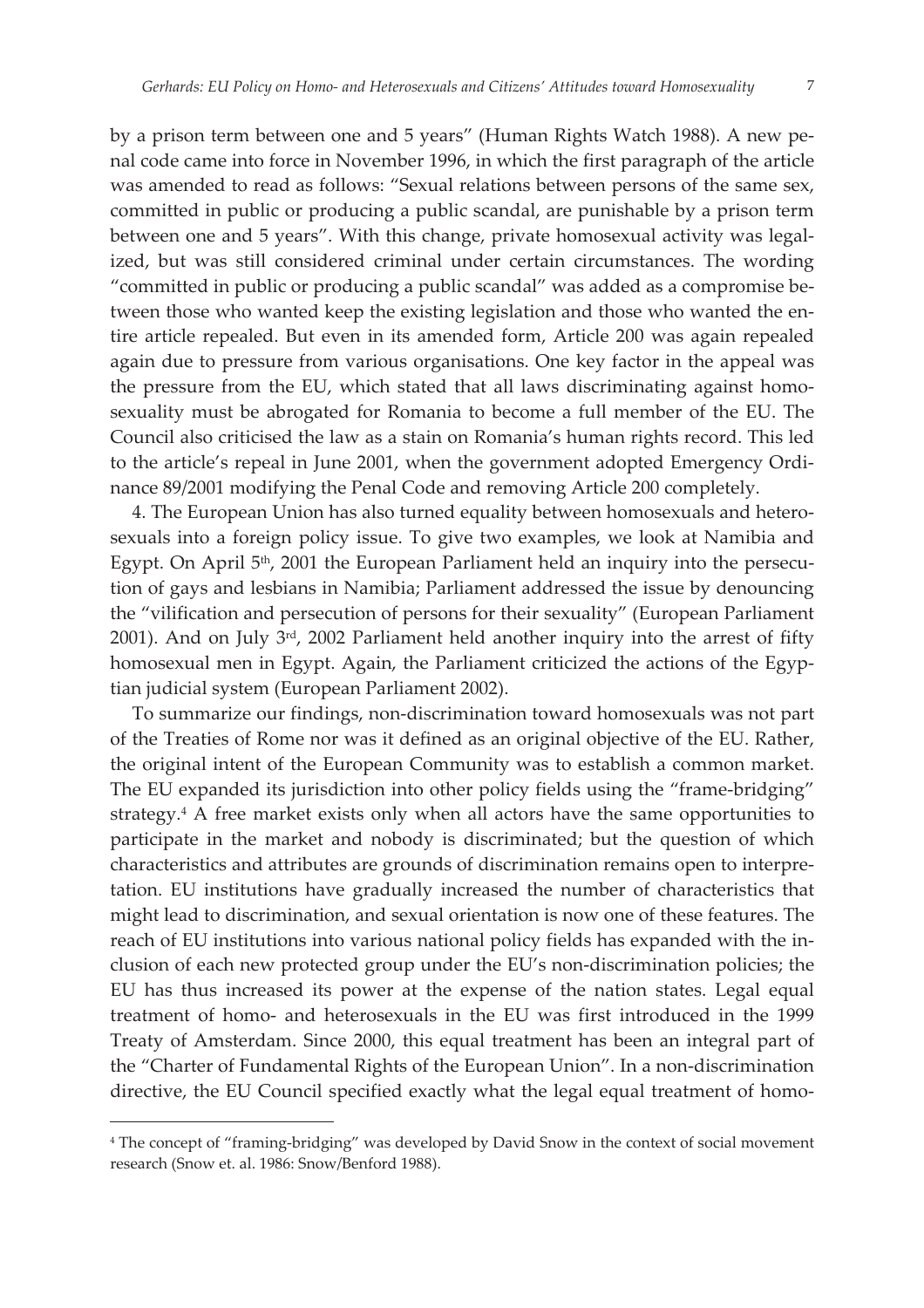and heterosexuals entails. Subsequent political developments have shown that the EU is paying very close attention to ensure that member states implement this principle.

# **2. Attitudes of EU citizens toward nonȬdiscrimination of homosexualsȱȱ**

To what extent do EU citizens in various member states support the idea of nondiscrimination of homosexuals and the EU policy of equal treatment between homoand heterosexuals? We will analyze the value orientations of citizens through a secondary analysis of the 1999-2000 European Values Survey.<sup>5</sup> The national samples each contain results from at least 1,000 interviews, which were conducted face-to-face with respondents over the age of eighteen and therefore constitute a representative sample for each country. The European Values Survey contains one question particularly well-suited to operationalize citizens' attitudes toward non-discrimination of homosexuals. The question is formulated as follows: "Please, tell me whether homosexuality can always be justified, never be justified or something in between." Interviewees were asked to answer this question using a 10-point scale ranging from "never" (1) to "always" (10). The following graph depicts the mean values for each country. We also differentiate between four groups of countries: the old EU member states (EU-15), member states who have acceded since May  $1<sup>st</sup>$ , 2004 (Enlargement I), the two states that became members of the EU in 2007 (Enlargement II), and Turkey.

Diagram 1 shows that at the aggregate level, there is no clear majority approval for the idea of non-discrimination toward homosexuals. The level of rejection between groups, however, varies substantially. Whereas the mean value in the old EU member states lies around the center of the scale, justification of homosexuality in new member states is very low, and is almost entirely absent in Turkey, with a mean value of 1.6 as measured on the ten-point scale.

There are clear differences within the country groups at the national level as well. Support for non-discrimination toward homosexuals in the northern, Protestant countries Sweden, Denmark and the Netherlands is rather high; in the Catholic countries Ireland, Italy, and Portugal, support is much lower. The Czech Republic, Slovakia and Slovenia are the only new member states that come close to the mean values in the EU-15. In all other countries, especially in Turkey, nearly all citizens are of the opinion that homosexuality is unjustifiable. Even in the old EU member states, support for the EU notion of non-discrimination toward homosexuals is not very high. The admission of new countries will change the overall culture in the EU, insofar as

 $^{\prime}$  ,  $^{\prime}$  ,  $^{\prime}$  ,  $^{\prime}$  ,  $^{\prime}$  ,  $^{\prime}$  ,  $^{\prime}$  ,  $^{\prime}$  ,  $^{\prime}$  ,  $^{\prime}$  ,  $^{\prime}$  ,  $^{\prime}$  ,  $^{\prime}$  ,  $^{\prime}$  ,  $^{\prime}$  ,  $^{\prime}$  ,  $^{\prime}$  ,  $^{\prime}$  ,  $^{\prime}$  ,  $^{\prime}$  ,  $^{\prime}$  ,  $^{\prime}$  ,  $^{\prime}$  ,  $^{\prime}$  ,  $^{\prime}$ 

<sup>5</sup> Useful information regarding the European Values Survey can be found at http://www.europeanvalues.nl. See also the work by Loek Halman (2001), The EVS data set is available at the Central Archive for Empirical Social Research in Cologne under the number 3811.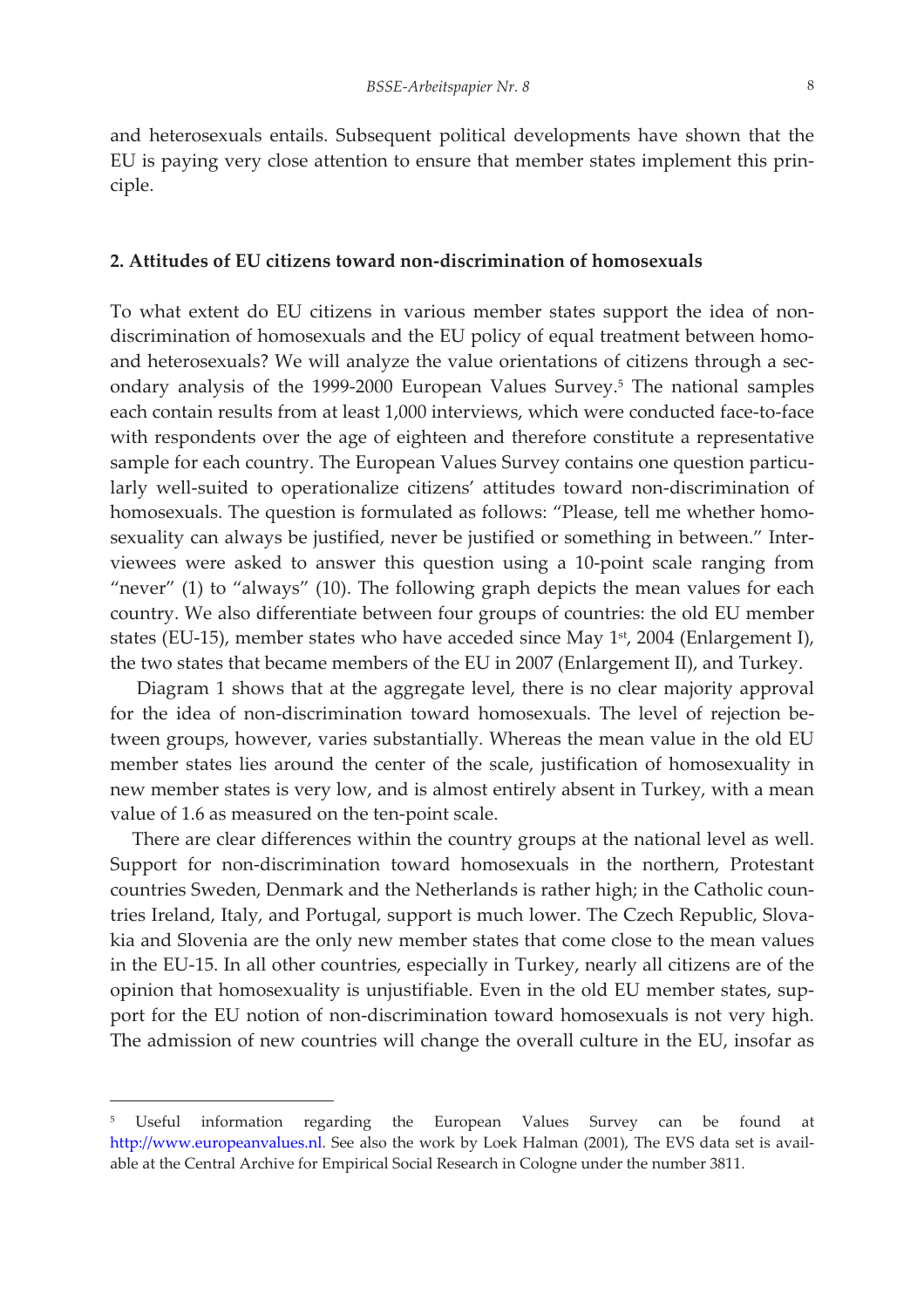the proportion of those who do not share the EU's concept of non-discrimination will increase substantially.





In a second question measuring non-discrimination toward homosexuals on the EVS, respondents were asked whether they would be opposed to having various minority groups as neighbours from a given list. One of these minority groups interviewees could mention were homosexuals. Diagram 2 shows the percentage of respondents in each country and country group who *did not mention* homosexuals as a group they would not want as neighbours.

The order of countries that did not mind having homosexuals as neighbours is quite similar to the ordering in Diagram 1. The support for non-discrimination toward homosexuals in Sweden, Denmark and Netherlands is highest, whereas support in Turkey is very low. The pattern remains similar to Diagram 1 between these two extremes as well.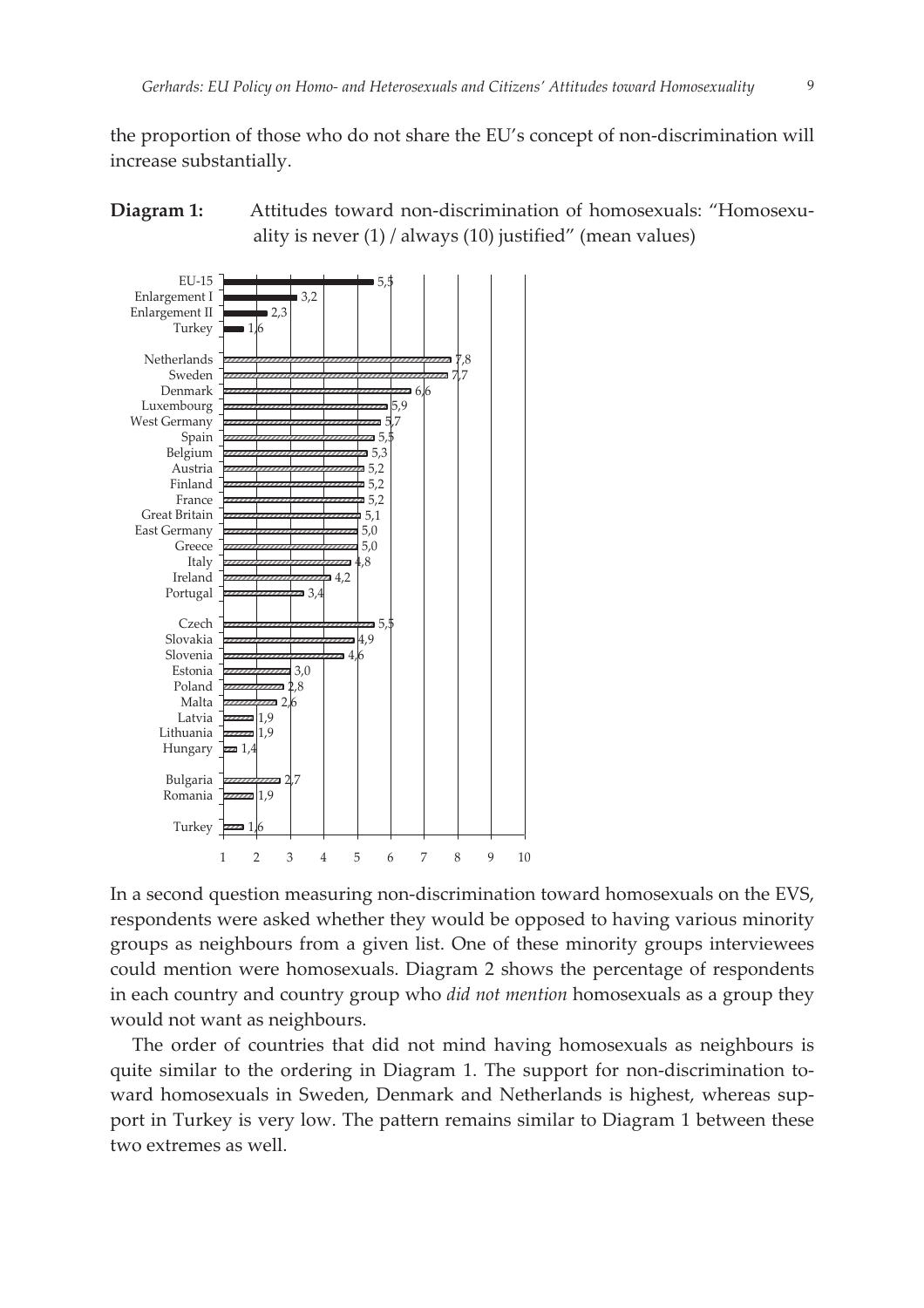A further confirmation of our results comes from a study carried out by Jonathan Kelley (2001). Kelley analyzed data from the International Social Survey Programme (ISSP, 1998/1999), a survey carried out in twenty-nine countries. Nineteen ISSP countries are included in the EVS data set. Among other topics, the ISSP asks a question about tolerance toward homosexuality, and the resultant ordering of countries is almost identical to those in Diagrams 1 and 2. This congruence points to the reliability of our results.

 $\overline{2}$  10  $\blacksquare$  34.8  $\bar{a}$  46,6 7 22 P  $\approx 44.6$ 54,2  $\overline{5}$ 55,7 56 60 80,7 71,3 72,5 73,2 73,3  $\overline{4}$  $5,9$ 79,9 180.8 **82,5** a 83,6  $384.2$  $285.5$  $36.5$ 92 93,8 94  $10$ 40,7 54,7 ■ 81,4 Turkey Romania Bulgaria Lithuania Poland Estonia Latvia Slovenia Slovakia Malta Czech Republic Italy Ireland Greece Austria Portugal Great Britain Finland Luxembourg Belgium Spain France West Germany East Germany Denmark Netherlands Sweden Turkey Enlargement II Enlargement I EU-15

0 20 40 60 80 100



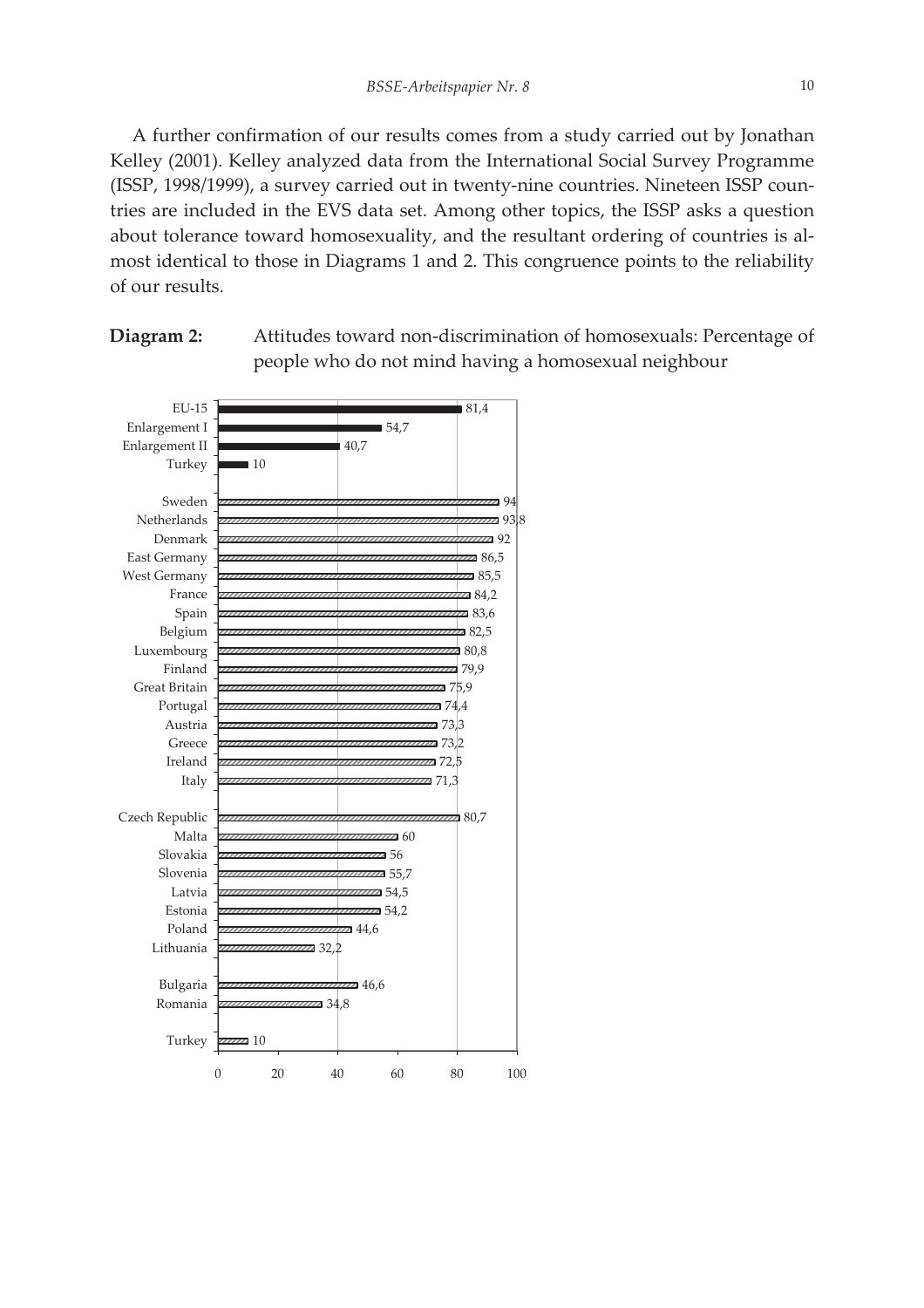#### **3. Explaining attitudes of nonȬdiscrimination toward homosexuals**

The descriptive results in the last section showed that there are substantial differences between countries and individuals regarding non-discrimination toward homosexuals. In this section, we first discuss which explanatory factors might influence citizens' attitudes toward equal treatment of homo- and heterosexuals; we then empirically test whether these factors have the expected effect with a regression analysis.

#### 3.1 Religion

The religious heritage of a country is an important factor that may influence its citizens' value orientations. This argument stems from Max Weber's comparative religious studies; Samuel P. Huntington makes a similar argument in his controversial work, "The Clash of Civilizations" (1996). We assume that membership in one of the main EU religious denominations (Muslim, Catholic, Lutheran-Protestant, Orthodox Christian, or no religious affiliation) will influence attitudes toward homosexuality. The various denominations have developed different interpretations of and positions toward homosexuality. We assume that these institutional interpretations influence the attitudes of their members. The more homosexuality is rejected and interpreted as deviant behaviour by a particular denomination, the more the members of that denomination will reject homosexuality.

a. Muslims: The Koran holds the ultimate authority in the Muslim faith. There is, however, no extensive commentary in the Koran about homosexuality. Only in the story of Lot, which is referred to in five passages in the Koran, does homosexuality play a central role. The most important sentence from which to conclude that the Koran forbids same-sex relations among men reads as follows: "How can you lust for males, of all creatures in the world, and leave those whom God has created for you as your mates. You are really going beyond all limits" (Duran 1993: 182). A secondary source in Islam is the Hadîth, a collection of the teachings of Prophet, passed down orally after Muhammad's death (Mohr 2003: 63; Robinson 2002). There is an array of passages in the Hadîth related to homosexuality, for example: "If you see people do as Lot's tribe did [i.e., commit homosexuality], kill both the one who does and the one who lets it be done to him" (Duran 1993: 182). Some scholars think that this applies to lesbians as well, whereas others think that lesbians should be punished less. (Duran 1993: 182). The Prophet also addressed the subject of homosexuality in his last speech to the community, known as the "Farewell Sermon." This speech contains the following statement: "Whoever has intercourse with a woman and penetrates her rectum, or with a man, or with a boy, will appear on the Last Day stinking worse than a corpse; people will find him unbearable until he enters hell fire, and God will cancel all his good deeds" (Duran 1993: 182).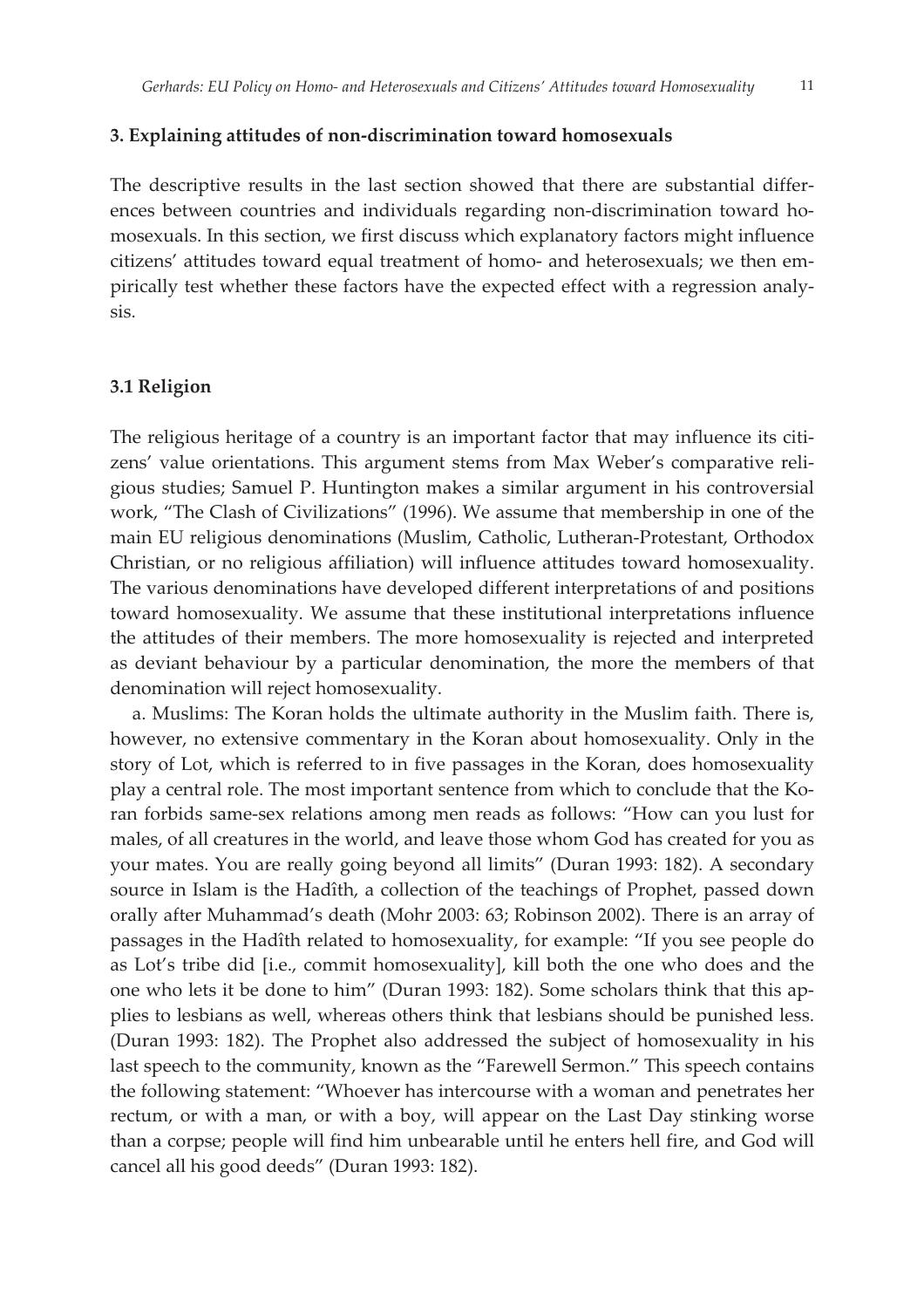The reason for rejecting homosexuality in Islam is the same as in Christianity; namely, the purpose of sexuality is procreation. Homosexuality contradicts this purpose and is condemned as a misuse of the will of God (Duran 1993:182; Al-Fatiha Foundation 2003). The rejection of homosexuality in Islam is expressed very strongly. In most Islamic countries, homosexuality is harshly punished. Owing to the fact that Turkey is a secular republic, homosexuality is not illegal. But despite the legal protection, public expressions or displays of homosexuality remain largely taboo in the general public; in Turkish military law, homosexuality is regarded as a mental illness, and homosexuals are thereby banned from military service.

In the Christian faith, homosexual sex has historically been interpreted as sinful, based on certain passages in the Bible. This position is still affirmed by most Christian groups, including the Catholic and Orthodox Churches as well as by many Protestant denominations to varying degrees.

b. Catholics: The Catholic Church has repeatedly emphasized its opposition to homosexuality. The "Congregation for the Doctrine of the Faith" clearly reiterated this position in its most recent remarks on this topic, the "Considerations Regarding Proposals to give legal Recognition to Unions between Homosexual Persons" (Vatican 2003). The authors of the "Considerations" were Archbishop Angelo Amato and Cardinal Joseph Ratzinger, who is now the Pope of the Catholic Church. We quote from that paper: "There are absolutely no grounds for considering homosexual unions to be in any way similar or even remotely analogous to God's plan for marriage and family. Marriage is holy, while homosexual acts go against the natural moral law. Homosexual acts close the sexual act to the gift of life. They do not proceed from a genuine affective and sexual complementarity. Under no circumstances can they be approved. Sacred Scripture condemns homosexual acts 'as a serious depravity...' (cf. Rom 1:24-27; 1 Cor 6:10; 1 Tim 1:10). This judgment of Scripture does not of course permit us to conclude that all those who suffer from this anomaly are personally responsible for it, but it does attest to the fact that homosexual acts are intrinsically disordered".

The Catholic Church has used the concept of heterosexual marriage as the reference point from which to define homosexuality as amoral and as a sin. Marriage is not considered to be just any relationship between human beings, but is rather interpreted as a relationship established by the Creator with its own set of rules. Marriage exists solely between a man and a woman, in that "they mutually perfect each other, in order to cooperate with God in the procreation and upbringing of new human lives". (Vatican 2003)

c. Orthodox: Although each existing Orthodox Church is independently administered, they all share a common understanding of homosexuality (Hopko 1987). The traditional Orthodox understanding of the Old and New Testament scriptures is expressed in the Church's liturgical worship, which makes clear that the Orthodox Church considers homosexual orientation a disorder and a disease and homosexual acts as sinful and destructive. Again, the importance of marriage and the family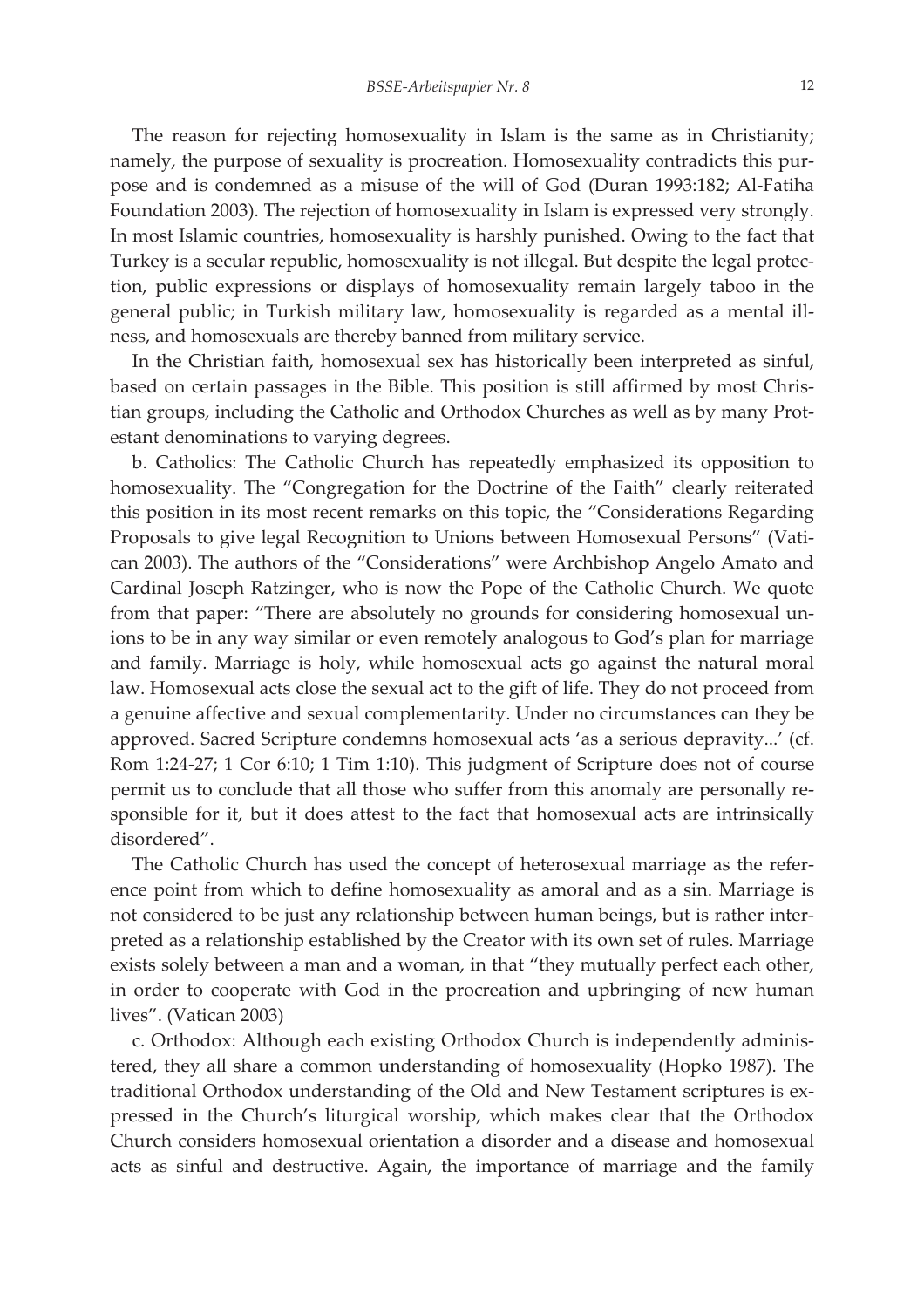serve as the reference point from which to define homosexuality as sinful. Orthodox Christian teachings on marriage and sexuality dictate that marriage consists in the conjugal union between a man and a woman, and that an authentic marriage is blessed by God as a sacrament of the Church. The union between a man and a woman in the Sacrament of marriage reflects the union between Christ and His Church. Such a holy union between persons of the same sex is neither blessed nor sanctioned by Scripture nor holy tradition. To give an example of the Orthodox Church's understanding of homosexuality, we turn to Romania. Romania's Orthodox Church was a strong advocate for keeping Article 200 as part of the Penal Code. Article 200 stated that sexual relations between persons of the same sex, committed in public or producing a public scandal, were punishable by law. The European Union put pressure on Romania to remove Article 200, but the Romanian Orthodox Church, who condemns homosexuality as a sin, urged the Romanian parliament not to remove the article. Archbishop Nifon, after a two-day meeting of senior Orthodox clerics, stated, "Our Church does not say a sexual minority should be sent to jail, [but] everybody should know that homosexuality is a sin against religious, and against family and social values, which are at the core of our Church."6

d. Lutheran-Protestants: The national Lutheran-Protestant churches within the EU are more or less independent units, which makes it difficult to speak of *the* Lutheran-Protestant church's stance on homosexuality. We base our analysis on the Evangelical Church in Germany, whose position on homosexuality is similar to that of other European Lutheran-Protestant churches.<sup>7</sup> The Evangelical Church in Germany (EKD) most recently gave its position on homosexuality in a statement issued in 1996. The first part summarizes two explicit statements in the Bible regarding homosexuality, which make clear that homosexuality is unacceptable. The second part emphasizes, however, that there is a higher-ranking, central commandment in the Bible: the commandment to love one another. "A relationship must be established between the commandment to love, the epitome of the holy will of God, and the question of how to ethically and responsibly address homosexual cohabitation. Because the commandment to love is unconditional and all-encompassing, homosexual cohabitation cannot be considered an exception to that rule. This means that the commandment, expressed as the holy will of God, also holds true for the homosexual way of life" (EKD 1995, 2.3, own translation). The Protestant Church therefore judges homosexual relationships as it does every other interpersonal relationship, namely by whether the relationship is characterized by love for God and for others. With this interpretation of the Bible, the contemporary Protestant Church diverges from the Catholic and

 $^{\prime}$  ,  $^{\prime}$  ,  $^{\prime}$  ,  $^{\prime}$  ,  $^{\prime}$  ,  $^{\prime}$  ,  $^{\prime}$  ,  $^{\prime}$  ,  $^{\prime}$  ,  $^{\prime}$  ,  $^{\prime}$  ,  $^{\prime}$  ,  $^{\prime}$  ,  $^{\prime}$  ,  $^{\prime}$  ,  $^{\prime}$  ,  $^{\prime}$  ,  $^{\prime}$  ,  $^{\prime}$  ,  $^{\prime}$  ,  $^{\prime}$  ,  $^{\prime}$  ,  $^{\prime}$  ,  $^{\prime}$  ,  $^{\prime}$ 

<sup>&</sup>lt;sup>6</sup> REUTERS press release, September 13 2000

<sup>(</sup>http://www.sodomylaws.org/world/romania/ronews14.htm).

<sup>7</sup> The Evangelical Lutheran Churches in Scandinavia are also members of the Lutheran World Federation, and adopts a liberal position on homosexuality, viewing it as moral. In 2006, the (Lutheran) Church of Sweden allowed blessings of same-sex unions and permitted gay clergy.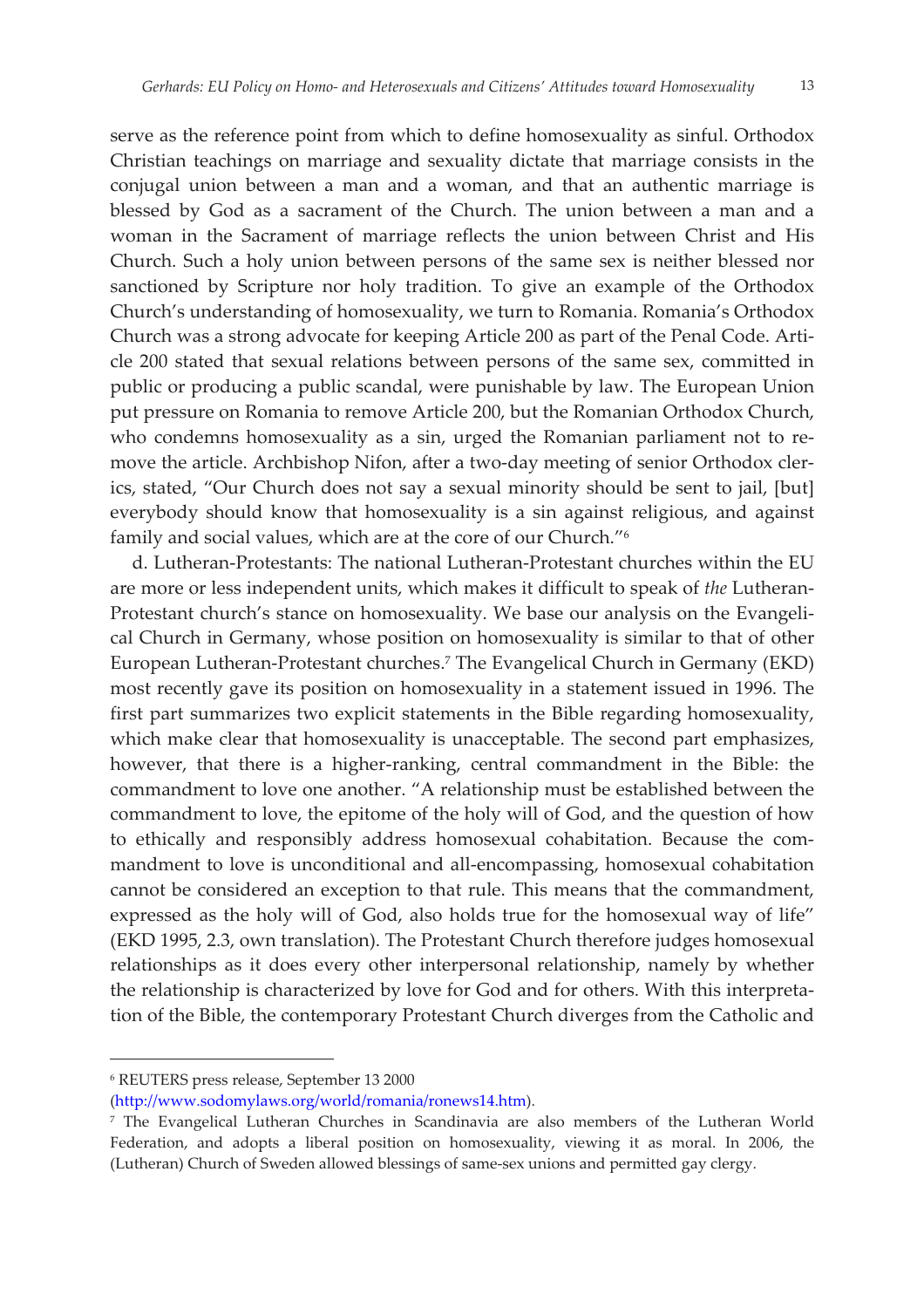the Orthodox churches, insofar as the level of acceptance for homosexuality in the Protestant Church is significantly higher.

To sum up our hypotheses: The major religious denominations in EU member states have developed varying interpretations of and positions on homosexuality. We assume that these institutional interpretations influence the attitudes of their members; the more homosexuality is interpreted as deviant behaviour and rejected by a particular denomination, the more the members of that denomination will reject homosexuality themselves. Based on our interpretation of the four denominations, we expect support for the EU non-discrimination model by religious orientation to go as follows: People with no religious affiliation will show higher levels of support for non-discrimination toward homosexuals than will members of religious communities; Protestants will show moderate levels of support, and Muslims, Orthodox Christians and Catholics will show the least support.

e. We also assume that the degree of integration into a particular religious institution, as measured by church attendance, influences beliefs on homosexuality (Pickel 2001). All of the denominations in our analysis have legitimized discrimination toward homosexuals to varying degrees at some point in time, and continue to do so to varying extents. We assume that the degree of integration – regardless of the particular denomination – will influence attitudes toward discrimination in the following direction: The less a person is integrated into the daily practices of his or her religious institution, the less he or she is exposed to the official institutional doctrine, and is therefore more likely to support the principle of non-discrimination.

#### **3.2 Modernization**

The member states of the European Union also differ in terms of their degree of economic modernization. Karl Marx was one of the first to assume a causal relationship between economic living conditions and peoples' values, and most modernization theories are based on this central assumption. It would exceed the scope of this analysis to reconstruct modernization theory with all its facets, critiques, and revisions (see Berger 1996; Knoebl 2003 for overviews). We are uncertain even today as to which factors have contributed to modernization and how to determine the causal relations between them. The result of the modernization process is a one-time historical growth in the economy and in the prosperity of citizens (Maddison 1995: 21). Regardless of how one explains this growth and developing societal prosperity, there exists substantial concurrence among theorists that modernized societies can be described – not explained – by a set of characteristics that altogether form a syndrome (Norris 2002: 20ff; Bell 1973).

As economic prosperity increases through modernization, a change in the citizens' value systems also occurs. According to Ronald Inglehart and his collaborators (Inglehart 1971; 1997; Inglehart & Norris 2003; Inglehart & Welzel 2003; 2004; Welzel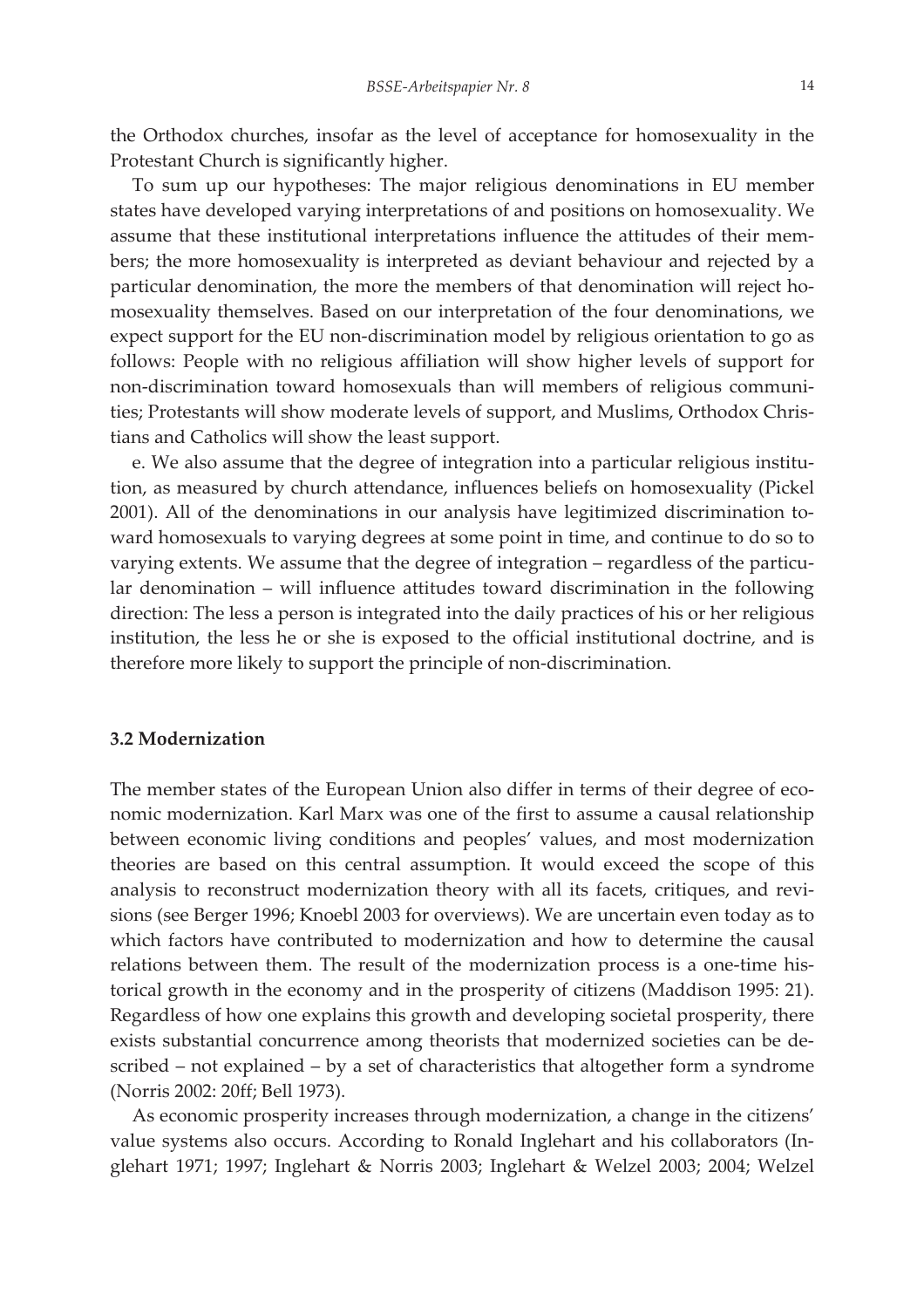2002), when chances to satisfy material needs increase, a shift from materialist to post-materialist values, or self-expression values, takes place (Inglehart has more recently used the latter term). Materialist values include the following: satisfying economic living conditions, security, national identity, and the exclusion of outsiders. Post-materialist or self-expression values, in contrast, are characterized by the desire for self-fulfillment, an emphasis on freedom, participation, and the tolerance of diversity. "Rising resources mean that there's enough to go around. Newcomers can be accommodated. Foreigners seem much less threatening; … instead different cultures come to be seen as interesting and stimulating." (Inglehart 2006: 26). Ronald Inglehart interprets discrimination against homosexuals as one type of social exclusion. He shows that existential security tends to make all out-groups, including homosexuals, more acceptable. The societies in our analysis differ in terms of their economic modernization and social prosperity, and according to Inglehart's interpretation, we expect interviewees from economically less-developed countries to express less support for non-discrimination toward homosexuals than respondents from countries with more modernized economies. We measure the degree of a country's economic modernization using the Human Development Index (HDI). The HDI includes three indexes: real GNP per capita, the level of education, and average life expectancy. The data set used also contains a direct measurement for materialistic and post-materialistic value orientations, in that the so-called Inglehart index can be reconstructed from survey items. Apart from the HDI macro-variable, we also take the Materialism/Post-materialism Index into consideration as an individual variable.<sup>8</sup> We proceed from the hypothesis that post-materialists are more likely to support the idea of non-discrimination than materialists.

Education is another aspect of societal modernization, which increases both possibilities for self-reflection and the likelihood of acquiring a scholarly worldview. Inglehart describes the effect associated with higher levels of education as "cognitive mobilization", in which education increases the likelihood that traditional concepts will be questioned and possibly rejected, rather than being automatically accepted (Inglehart 1990; Dalton 1984). This questioning of tradition also relates to what is considered as a legitimate sexual identity. We assume that more educated interviewees are more likely to support non-discrimination toward homosexuals. We operationalize education using the highest level of schooling completed by the interviewee, measured by an 8-point scale ranging from "inadequately completed elementary education" up to "university with degree/higher education - upper-level tertiary certificate".

 $^{\prime}$  ,  $^{\prime}$  ,  $^{\prime}$  ,  $^{\prime}$  ,  $^{\prime}$  ,  $^{\prime}$  ,  $^{\prime}$  ,  $^{\prime}$  ,  $^{\prime}$  ,  $^{\prime}$  ,  $^{\prime}$  ,  $^{\prime}$  ,  $^{\prime}$  ,  $^{\prime}$  ,  $^{\prime}$  ,  $^{\prime}$  ,  $^{\prime}$  ,  $^{\prime}$  ,  $^{\prime}$  ,  $^{\prime}$  ,  $^{\prime}$  ,  $^{\prime}$  ,  $^{\prime}$  ,  $^{\prime}$  ,  $^{\prime}$ 

<sup>&</sup>lt;sup>8</sup> The Inglehart index was formed on from the answers to the following items: "There is a lot of talk these days about what the aims of this country should be for the next ten years. Which of the things would you say is most/next most important: (1) Maintaining order in the nation, (2) Giving people more say in government decisions, (3) Fighting rising prices, (4) Protecting freedom of speech."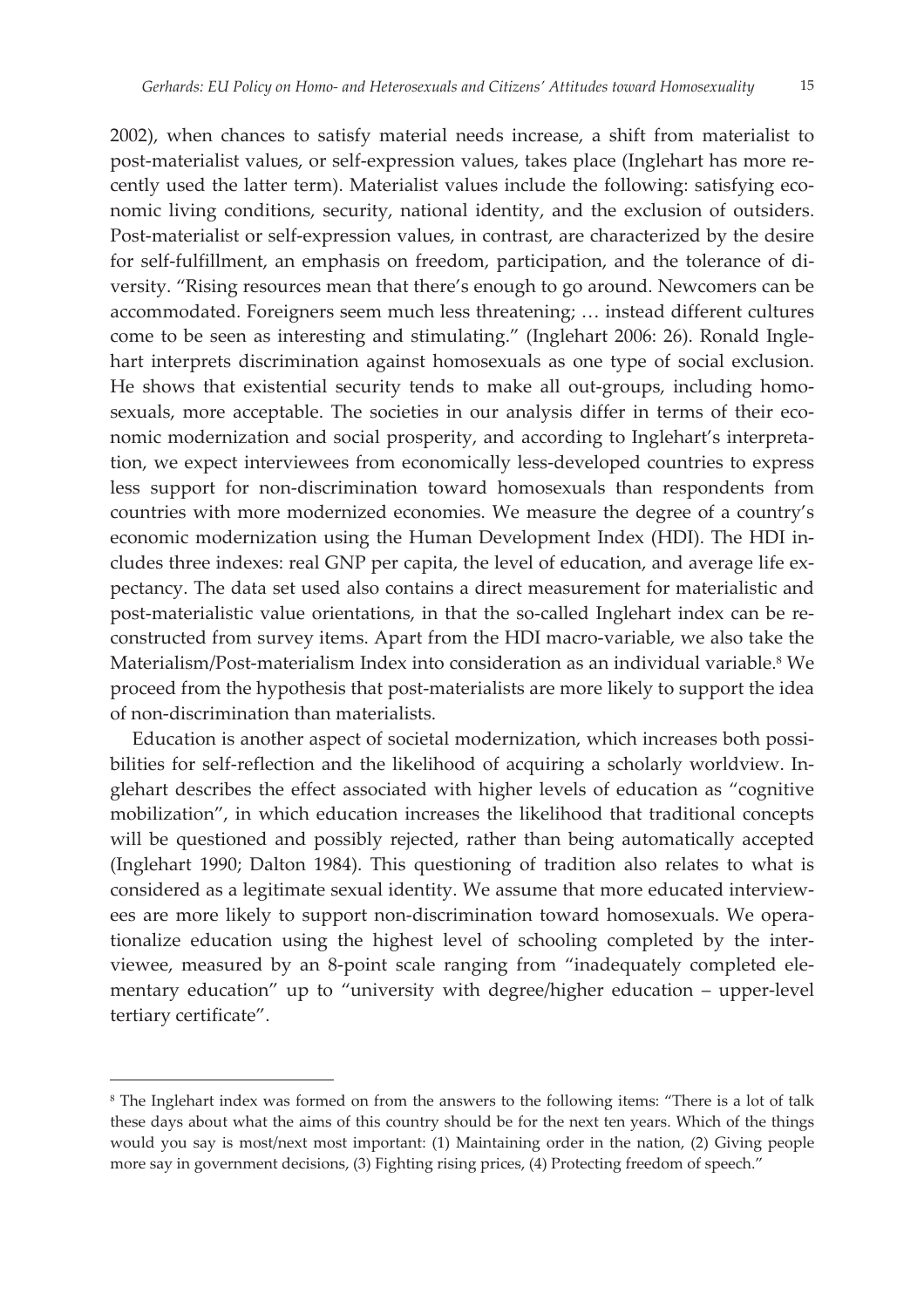# **3.3 Age and sex**

We included the respondent's sex as a variable in our analysis. Past studies have shown that women are more tolerant toward homosexuality than men (Langfeldt et al. 1999). The literature explains this difference in the following way (Irvine 1995): Because the term homosexuality is generally associated with homosexual males, heterosexual men are especially prone to distancing themselves. We also took the age of the respondent into account as a final variable in our analysis. Other studies have shown that younger interviewees express higher levels of support for nondiscrimination toward homosexuals than older interviewees (Ester, Halman, and de Moor 1994; Langfeldt et al. 1999). The influence of age on attitudes toward homosexuality is normally interpreted as a cohort effect rather than a life-cycle effect (Hellevik 2002). According to Inglehart, this is the case because elder generations grew up under conditions of material need, whereas younger generations grew up in economically more secure societies. We follow this interpretation, although our data does not allow us to test whether the impact of age can be interpreted as a cohort or as a period effect.

#### **3.4 Testing the hypotheses**

To test our hypotheses, we first calculated a linear regression using the question "homosexuality can never/always be justified" (as depicted in Diagram 1) as the dependent variable. As a second step, we also calculated a logistic regression with the question about having homosexuals as neighbours (as shown in Diagram 2) as the dependent variable. Due to the hierarchical structure of the data and a slight variation in the effects of individual-level variables between countries (e.g., age has a strong negative effect in all countries except Turkey and Hungary, where the effect is small and insignificant), we constructed hierarchical models to take this random variation into account. However, the results from these hierarchical models did not differ significantly from our simple logistic or linear regression models. Additionally, there is no empirical evidence to suggest that effects of individual level variables are context-dependent; for instance, the effect of Catholic religious affiliation on homosexuality does not depend on the prevalent religious denomination of the country. We therefore prefer to present the results as obtained by the linear and logistic regression models, which are more straightforward and easier to understand. We take account of the statistical problems associated with the hierarchical data structure by estimating robust standard errors.

Both analyses come to very similar results. As the R<sup>2</sup>-Value and the Pseudo-R<sup>2</sup>-Value in Tables 1 and 2 show, we can explain very well attitudes toward nondiscrimination of homosexuals with our theoretically-deduced, independent variables. The independent variables can explain twenty-nine or twenty-eight percent of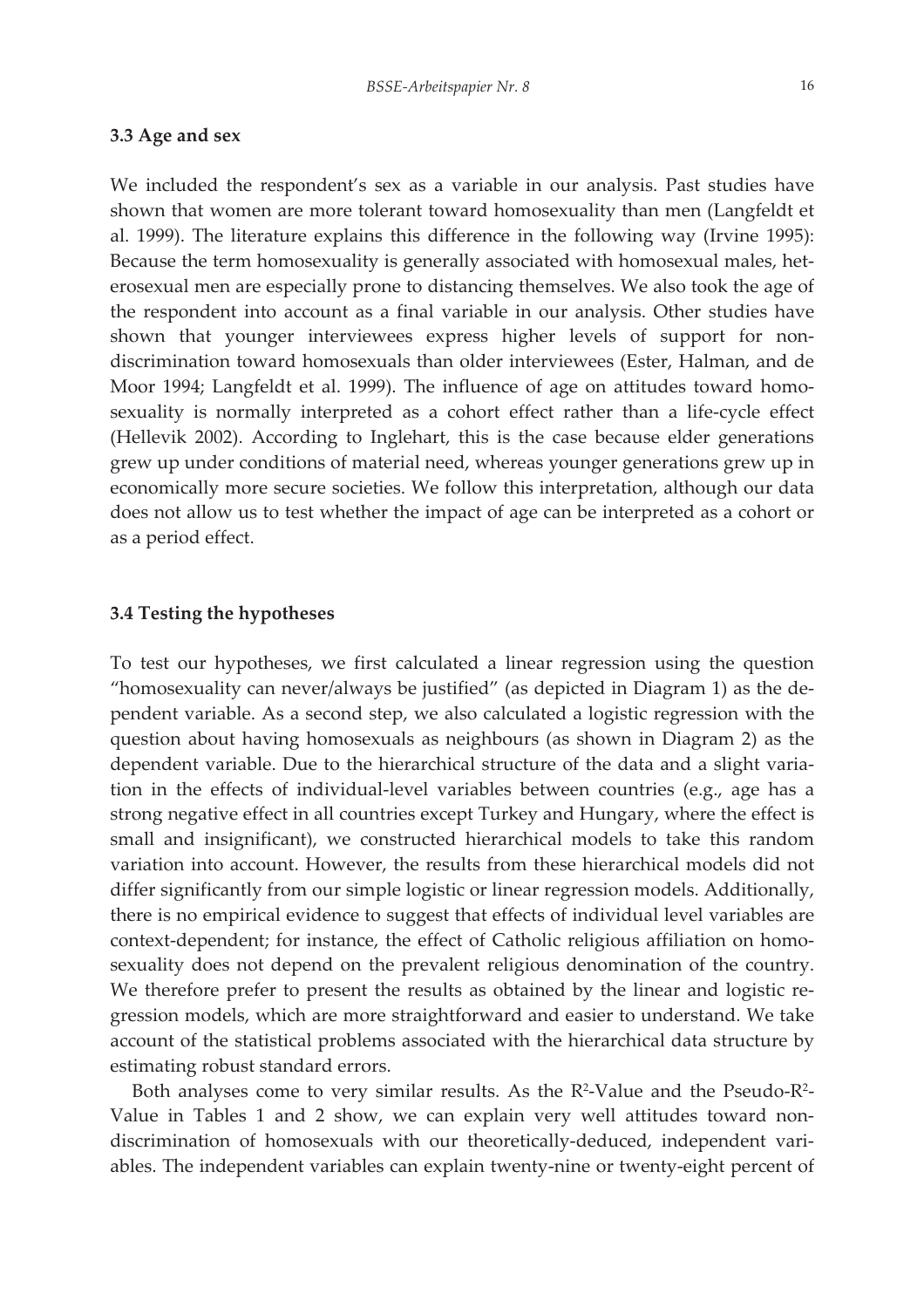the variance. Furthermore, the signs of the standardized coefficients go in the expected direction (although some not to a significant degree), which largely confirms all of our hypotheses.

a. The variables derived from modernization theory, namely the economic development of country, post-materialistic orientation of respondents, and educational level of interviewees, have the strongest influence on citizens' conceptions of discrimination and go in the expected direction. The more modernized the country, the more likely it becomes that the respondent will support the EU's non-discrimination policy. The respondent's value orientation also affects his or her conception of nondiscrimination, in that post-materialists support the EU's non-discrimination concept more so than materialists. Education also has the expected impact; the higher the respondent's level of education, the more likely he or she is to support the idea of nondiscrimination.

|                                      | "Homosexuality can never/ always be justified" |
|--------------------------------------|------------------------------------------------|
| Religion <sup>a)</sup>               |                                                |
| Protestants                          | .006                                           |
| Roman Catholics                      | $-.076*$                                       |
| Orthodox                             | $-.031$                                        |
| <b>Muslims</b>                       | $-.045*$                                       |
| Integration into church              | $-0.133***$                                    |
| Modernisation                        |                                                |
| <b>HDI</b>                           | .354***                                        |
| Inglehart-Postmate-<br>rialism-Index | $.121***$                                      |
| Education of respondent              | $.133***$                                      |
| Socio-demographic Variables          |                                                |
| Sex of respondent                    | $.108***$                                      |
| Age of respondent                    | $-174***$                                      |
| R <sup>2</sup>                       | .296                                           |

**Table 1:** Explaining attitudes toward non-discrimination of homosexuality: linear regression

The model represents standardized beta-coefficients from the OLS regression analysis.

\* p<.05; \*\* p<.01; \*\*\* p<.001; based on robust standard errors.

a) Category of reference: people who do not have a religious affiliation.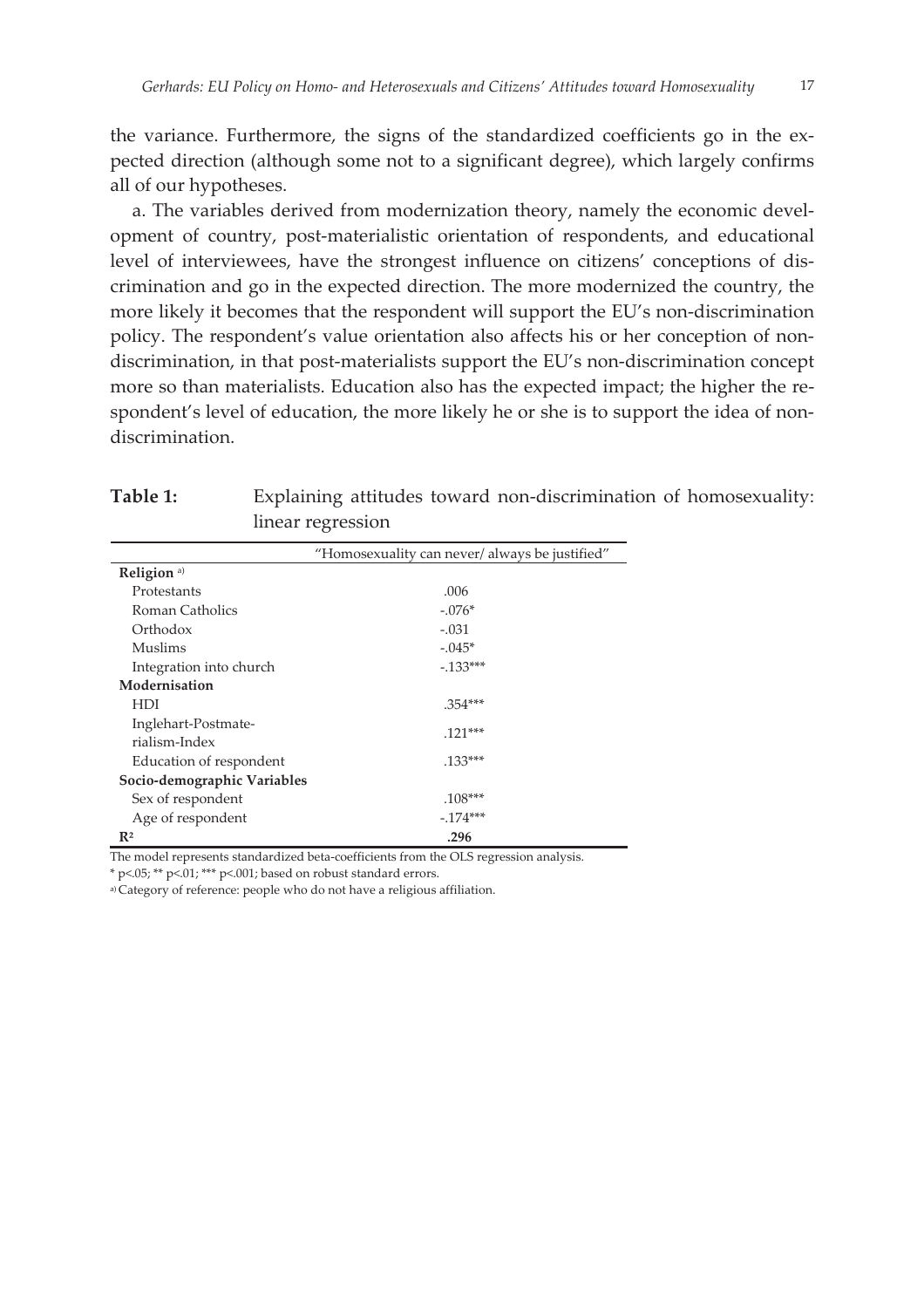|                             | "Don't like homosexuals as neighbours" |  |
|-----------------------------|----------------------------------------|--|
| Religion <sup>a)</sup>      |                                        |  |
| Protestants                 | 1.067                                  |  |
| Roman Catholics             | $.843*$                                |  |
| Orthodox                    | .954                                   |  |
| Muslims                     | $.744***$                              |  |
| Integration into church     | .788***                                |  |
| Modernisation               |                                        |  |
| <b>HDI</b>                  | 2.209***                               |  |
| Inglehart-Postmate-         |                                        |  |
| rialism-Index               | $1.161***$                             |  |
| Education of respondent     | $1.237***$                             |  |
| Socio-demographic Variables |                                        |  |
| Sex of respondent           | $1.259***$                             |  |
| Age of respondent           | .788***                                |  |
| Pseudo $\mathbb{R}^2$       |                                        |  |
| (according to Nagelkerke)   | .280                                   |  |

**Table 2:** Explaining attitudes toward non-discrimination of homosexuals: binary logistic regression

Reported are odds ratios based on standardized variables.

\* p<.05; \*\* p<.01; \*\*\* p<.001 based on robust standard errors.

a) Category of reference: people who do not have a religious affiliation.

b. As assumed, all religious affiliations except Protestants exhibit less tolerance toward homosexuality than people with no religious affiliation; however, the impact of this variable is not very strong. In the linear regression analysis and in the logistic regression the variable is not significant for Orthodox Christians. The degree of integration into the religious institution (as measured by attendance) more strongly influences non-discrimination attitudes than does the particular religious denomination to which the interviewee belongs. This is an interesting finding, in that it contradicts Huntington's thesis that different religious worldviews influence the attitudes of their members. Our analysis shows that the particular religious denomination to which someone belongs is not the most important factor; rather, it is the degree of integration that matters. In this light, the low level of support for the EU's nondiscrimination policy in Turkey and in the Enlargement II Orthodox Christian countries has little to do with the inherent substance of their dominant religious systems; rather, this orientation is primarily due to the degree of modernization and the strength of integration into the respective religious institutions. Citizens of Bulgaria, Romania, and Turkey show less support for the EU's blueprint for nondiscrimination due to the low levels of economic modernization and high levels of integration into religious institutions in their countries, particularly in Turkey.

c. The respondent's gender and age has the expected impact on nondiscrimination attitudes as well. Women are more tolerant than men, and younger people are more in favour of non-discrimination than the elderly. The study by Bettina Langfeldt et al. (1999) showed similar findings.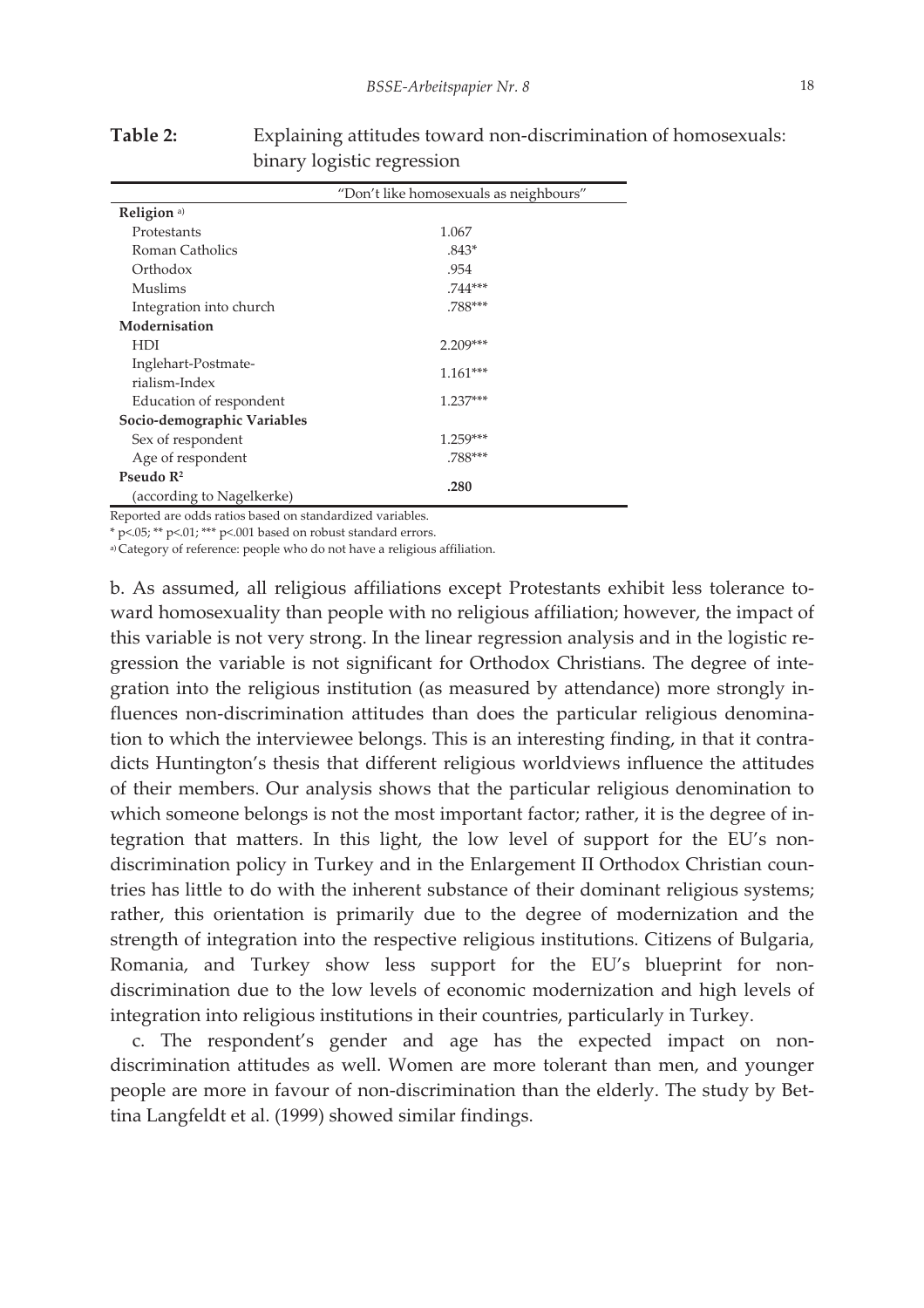# **4. Conclusionȱȱ**

 $^{\prime}$  ,  $^{\prime}$  ,  $^{\prime}$  ,  $^{\prime}$  ,  $^{\prime}$  ,  $^{\prime}$  ,  $^{\prime}$  ,  $^{\prime}$  ,  $^{\prime}$  ,  $^{\prime}$  ,  $^{\prime}$  ,  $^{\prime}$  ,  $^{\prime}$  ,  $^{\prime}$  ,  $^{\prime}$  ,  $^{\prime}$  ,  $^{\prime}$  ,  $^{\prime}$  ,  $^{\prime}$  ,  $^{\prime}$  ,  $^{\prime}$  ,  $^{\prime}$  ,  $^{\prime}$  ,  $^{\prime}$  ,  $^{\prime}$ 

The original intention of the European Community was to establish a unified European market. But a free market can only exist when all actors have equal opportunities to participate and nobody is discriminated against. The question of which characteristics and attributes are grounds for discrimination is, however, open to interpretation. Using European Law and EU policies, we first described how EU institutions have expanded the number of characteristics that may be grounds for discrimination, sexual orientation being one of these features. Equality between hetero- and homosexuals was first introduced with the 1999 Treaty of Amsterdam, and is an essential part of the 2000 "Charter of Fundamental Rights of the European Union". With a non-discrimination directive, the European Council specified the legal basis for equality between hetero- and homosexuals.

By analyzing data from the European Values Survey*,* we found that the majority of European citizens do not support the idea of equal opportunities for homo- and heterosexuals. A sense that homosexuality is justifiable is particularly low in recently-acceded country groups, and is almost nonexistent in Turkey. Clear differences within the country groups exist at the national level as well. Support for nondiscrimination toward homosexuals in countries like Sweden, Denmark and the Netherlands is rather high, whereas support in Ireland, Italy, and Portugal is rather low. The Czech Republic, Slovakia and Slovenia are the only new member states who come close to the mean values in the EU-15. We can therefore conclude that admitting new countries will change the overall culture in the EU, insofar as the proportion of citizens who do not share the EU's non-discrimination concept will increase. The degree to which citizens accept EU regulations is significant in terms of the legitimacy of its policies. Democracies are structurally dependent on the support of their citizens, and a mismatch between an elite project and public opinion can lead to legitimacy problems for EU institutions, as demonstrated by the French and Dutch rejection of the EU Constitution.

According to the results of our causal analysis, modernization will play a crucial role for the question of whether citizens' attitudes will change in the future. We can explain attitudes toward non-discrimination very well with our theoreticallydeduced variables, and found that a high level of modernization, as measured by the HDI, the interviewee's level of education, and post-materialist values had the strongest impact on non-discrimination attitudes.<sup>9</sup> One may therefore conclude that support for non-discrimination toward homosexuals will increase if new member states

<sup>&</sup>lt;sup>9</sup> Our findings strengthen the heavily criticized and "obsolete" modernization theory (Knöbl 2001). This *theoretical* critique is unfounded if the criticized theory continues to have explanatory power and cannot be replaced by other better theories. Our results suggest this is the case, and we see little reason to dispense with modernization theory.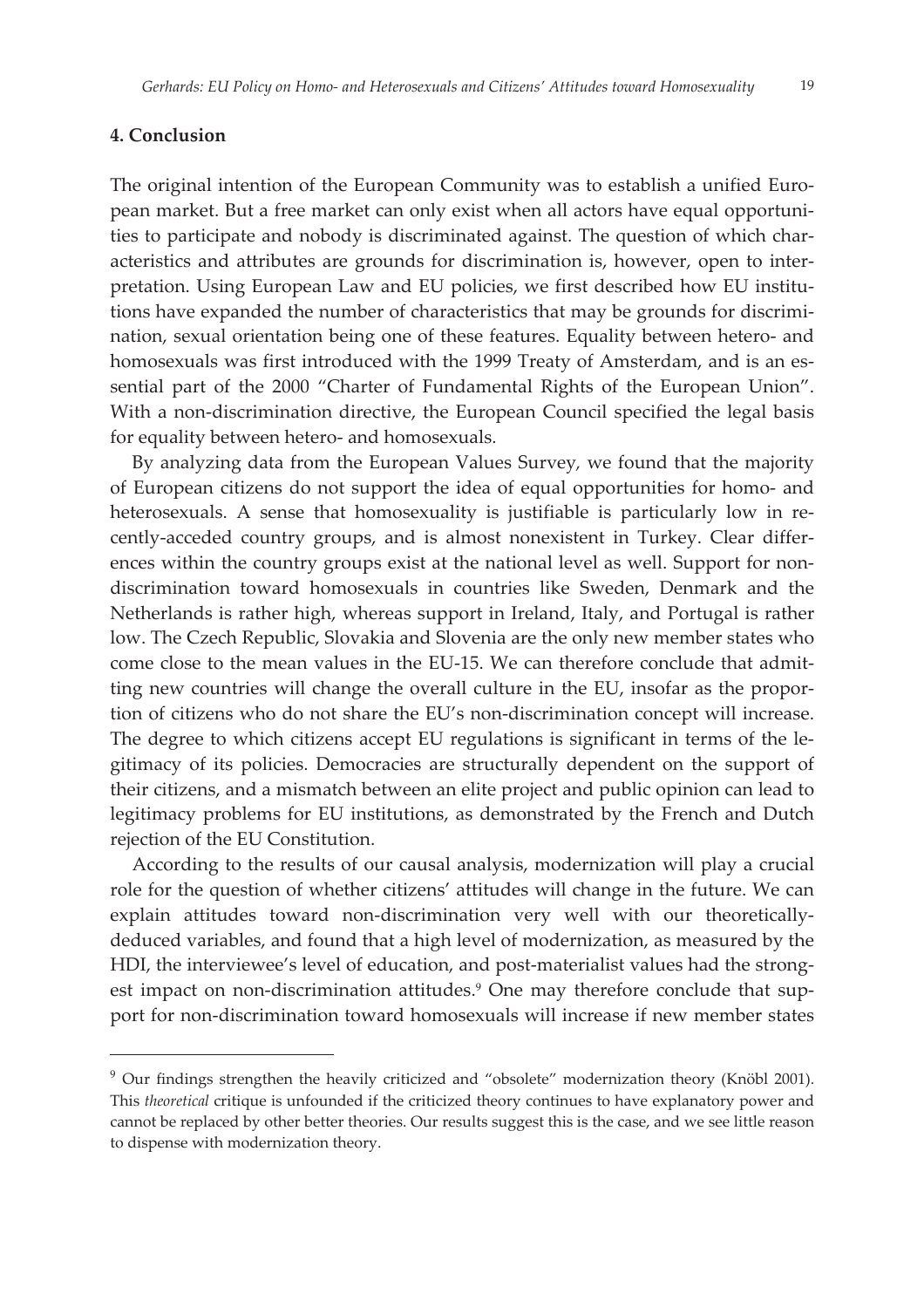go through a period of modernization similar to that of the old member states and if the modernization process is not too short. EU membership may even accelerate modernization, as was the case for Greece, Portugal, Spain and Ireland (Bornschier et al. 2004, Delhey 2003). These countries were significantly less modernized at the time of their accession, and membership has proven to be conducive to modernization.

Spain is a good illustration of the correlation between modernization and changes in citizens' values. We analyzed the responses to "World Values Survey" item as to whether respondents consider homosexuality to be justified at four points in time  $(1981, 1990, 1995-97,$  and  $1999-2000$ ). Looking at the distribution of the extreme positions over time, we can see that the percentage of respondents who view homosexuality as justifiable has steadily increased. In 1981, 52.6 percent of Spaniards answered that homosexuality was not justifiable. This number decreased to 39.9 percent in 1990, to 22.4 percent in 1995-97 and finally to 16.7 percent in 1999-2000. Within twenty years, the acceptance rate for homosexuality in Spain fundamentally changed. Furthermore, the Spanish government introduced a legislative draft allowing homosexual marriages in 2004 despite protests by the Catholic Church. Parliament has since approved this law, and same-sex marriages now have the same rights and responsibilities as heterosexual ones. Such legislation would not have been possible without a change in citizens' values. This change was precipitated by modernization in Spain, which was induced by EU membership. If the accession countries and Turkey undergo similar economic modernizations, such value changes may also occur there. However, this depends on a number of factors that are hard to predict.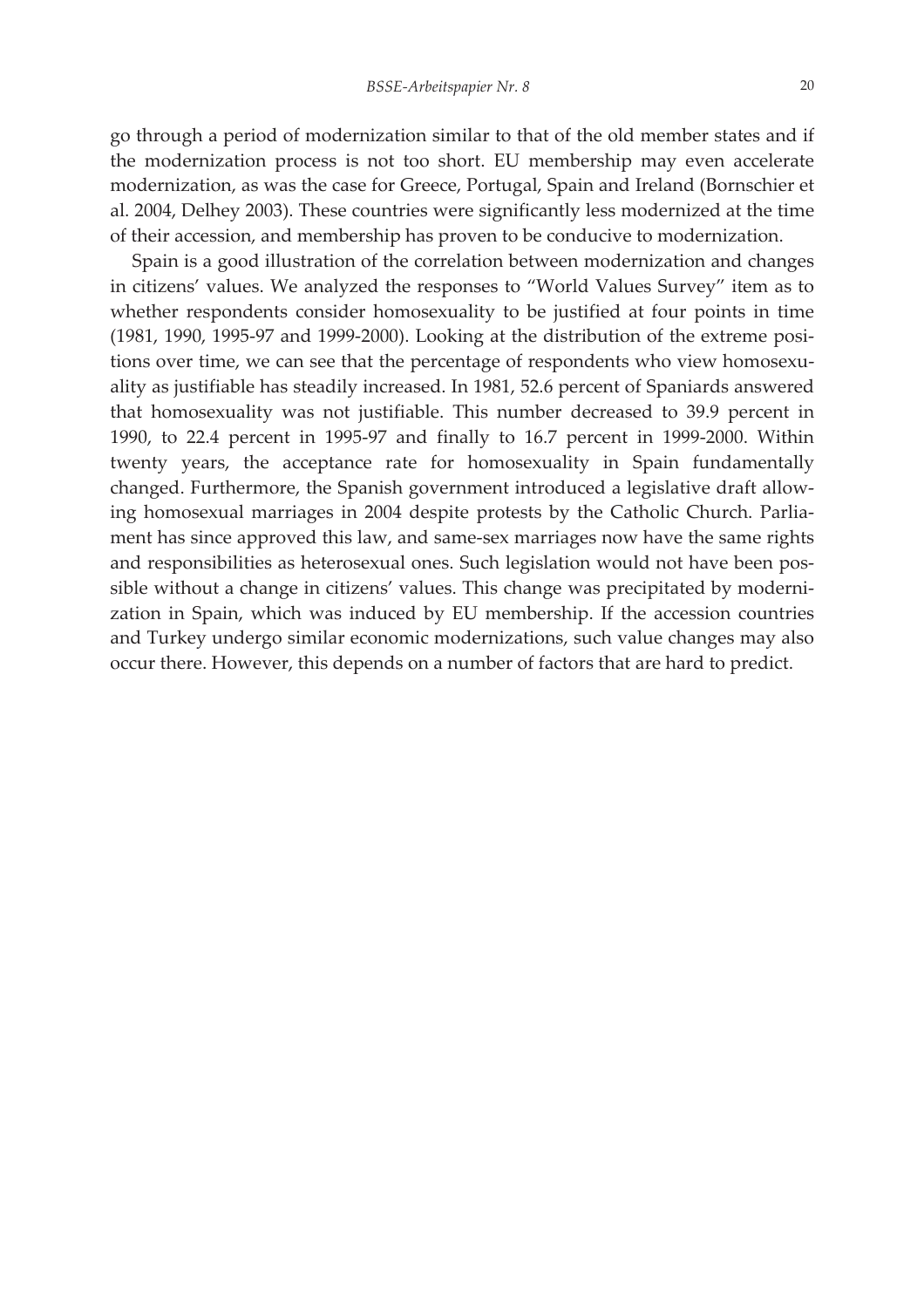# **References**

- Al-Fatiha Foundation (2003) *Homosexuality and Same-Sex Acts in Islam*, http://www.alfatiha.org/pamphlet.html (17.05.05).
- Arts, W. , Halman, L. (ed.) (2004), *European Values at the Turn of the Millennium: European Values Studies*. Brill Publisher.
- Bell, D. (1973) *The coming of post-industrial society: A venture of social forecasting. New York: Basic Books.*
- Berger, J. (1996) Was bedeutet die Modernisierungstheorie wirklich und was wird ihr bloß unterstellt?, *Leviathan*, **24(1)**: 45Ȭ62.
- Bornschier, V., Herkenrath, M., Ziltener, P. (2004) Political and Economic Logic of Western European Integration. A Study of Convergence Comparing Member and Non-member States 1980-98, *European Societies* **6**: 71Ȭ96.
- Bonini-Baraldi, M. (2004) Combating sexual orientation discrimination in employment: legislation in fifteen EU member states, *Report of the European Group of Experts on Combating Sexual Orientation Discrimination*, http://ec.europa.eu/employment\_social/fundamental\_rights/pdf/aneval/ sexoreulaw.pdf (08.03.07): 7-48.
- Dalton, R. J. (1984) Cognitive Mobilization and Partisan Dealignment in Advanced Industrial Democracies, *Journal of Politics*, **46**: 264Ȭ284.
- Delhey, J. (2003) Europäische Integration, Modernisierung und Konvergenz. Zum Einfluss der EU auf die Konvergenz der Mitgliedsländer, *Berliner Journal für Soziologie* **13**: 565Ȭ584.
- Duran, K. (1993) Homosexuality and Islam, in: Swidler, A. (Ed.) *Homosexuality and World Religions*. Valley Forge, Pennsylvania: Trinity Press International: 181-198.
- EKD (Evangelische Kirche Deutschlands) (1996) *Mit Spannungen leben. Orientierungshilfe des Rates der EKD*, http://www.ekd.de/familie/44736.html (08.03.07).
- Esmer, Y. (2002) Is there an Islamic Civilization? *Comparative Sociology*, 1: 265-298.
- Ester, P., Halman, L., de Moor, R. (1994) *The individualizing society: Value Change in Europe and North America*. Tilburg: Tilburg University Press
- European Community (2000) *Charter of Fundamental Rights of the European Union*, 2000/C 364/01, Article III-21, http://www.europarl.europa.eu/charter/pdf/text\_en.pdf (08.03.07).
- European Council (2000) *Council Directive 2000/78/EC of 27 November 2000 establishing a general frameȬ work for equal treatment in employment and occupation, 2000: OJ L 303/18,* http://ec.europa.eu/employment\_social/news/2001/jul/directive78ec\_en.pdf (08.03.07).
- European Parliament (2001) *Daily Notebook* (B5-0264, 0274, 0282, 0300/2001), http://www.europarl.europa.eu/sides/getDoc.do?pubRef=-//EP//TEXT+MOTION+P5-RC-2001-0264+0+DOC+XML+V0//EN (08.03.07).
- European Parliament (2002) *Daily Notebook* (B5-0411, 0412, 0416, 0422 und 0431/2002), http://www.europarl.europa.eu/sides/getDoc.do?pubRef=-//EP//TEXT+MOTION+P5-RC-2002-0411+0+DOC+XML+V0//EN (08.03.07).
- European Parliament (2004): *Hearing of Rocco Buttiglione on October 5<sup>th</sup> 2004*, http://www.europarl.europa.eu/sides/getDoc.do?pubRef=-//EP//TEXT+PRESS+NR-20041005-1+0+DOC+XML+V0//EN#SECTION4 (08.03.07).
- Fuchs, D., Klingemann, H.-D. (2002) Eastward Enlargement of the European Union and the Identity of Europe, *West European Politics*, 2**5(2)**: 19Ȭ54.
- Gerhards, J. (2007) *Cultural Overstretch? The enlargement of the European Union and the cultural differences between old and new member states and Turkey*. London und New York: Routledge (in press).
- Gerhards, J., Hölscher, M. (2003) Kulturelle Unterschiede zwischen Mitglieds- und Beitrittsländern der EU. Das Beispiel FamilienȬȱund Gleichberechtigungsvorstellungen, *Zeitschrift für Soziologie*, **32**: 206Ȭ225.
- Gerhards, J., Lengfeld, H. (2006) Das Ökologieskript der Europäischen Union und seine Akzeptanz in den MitgliedsȬȱund Beitrittsländern der EU, *Zeitschrift für Soziologie*, **35**: 24Ȭ40.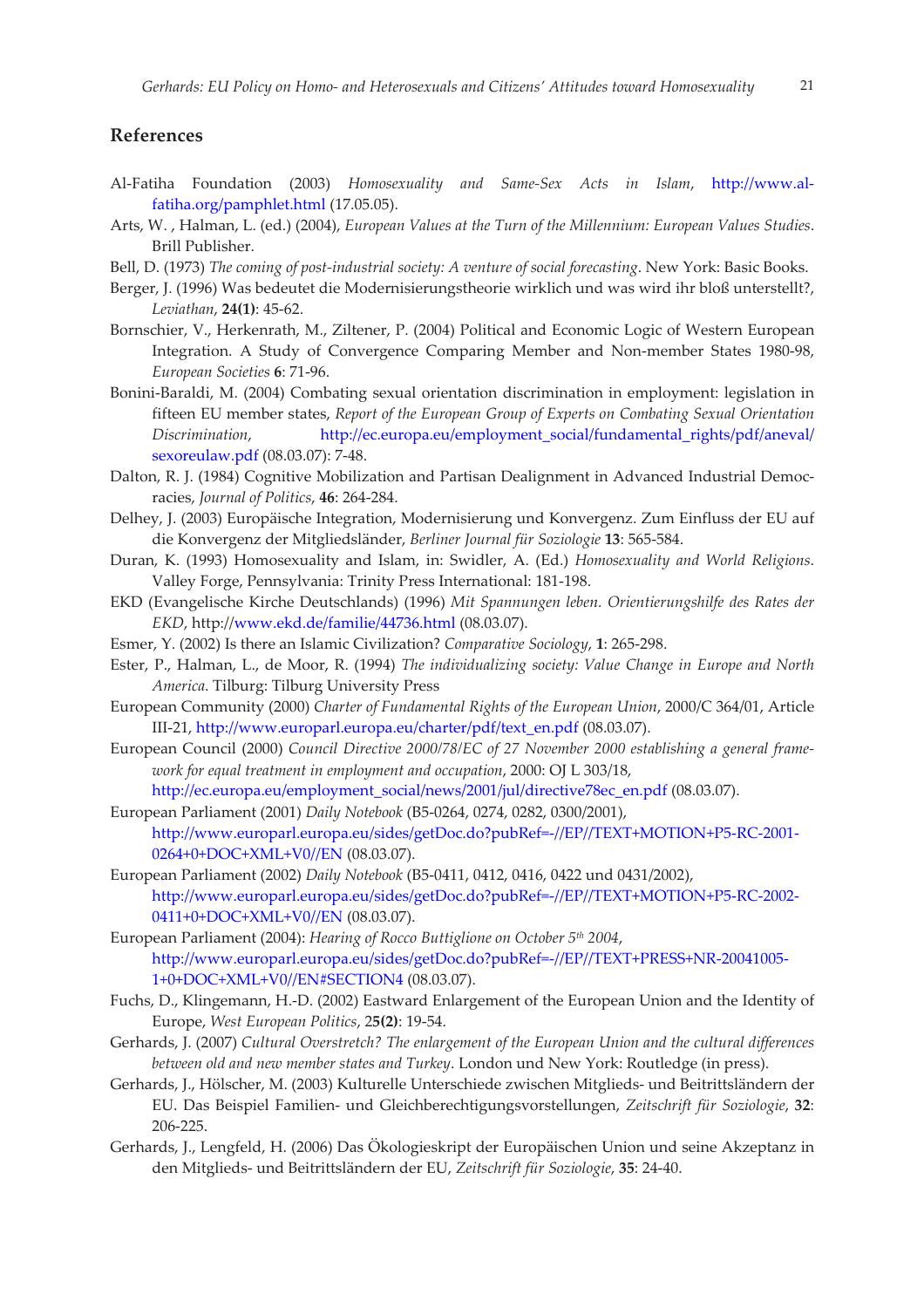- Gerhards, J., unter Mitarbeit von M. Hölscher (2005) *Kulturelle Unterschiede in der europäischen Union. Ein Vergleich zwischen Mitgliedsländern, Beitrittskandidaten und der Türkei*. Wiesbaden: VS Verlag.
- Halman, L. (2001) *The European Values Study: A Third Wave. Source Book of the 1999/2000 European Values Study Surveys*, Tilburg: WORC.
- Hellevik, O. (2002) Age Differences in Value Orientation. Life Cycle or Cohort Effects? *International Journal of Public Opinion Research*, **14**: 286Ȭ302
- Hölscher, M. (2006) *Wirtschaftskulturen in der erweiterten EU. Die Einstellungen der Bürgerinnen und BürȬ ger im europäischen Vergleich*. Wiesbaden: VS Verlag.ȱȱ
- Hopko, F. T. (1987) *The Homosexual Christian*. Orthodox Research Institute, http://www.orthodoxresearchinstitute.org/articles/ethics/hopko\_homosexual\_christian.htm (08.03.07).
- Human Rights Watch (1988) *Public Scandals. Sexual Orientation and Criminal Law in Romania*. A Report by Human Rights Watch and the International Gay and Lesbian Human Rights Commission, http://www.hrw.org/reports97/romania (08.03.07).
- Huntington, S. P. (1996) *The Clash of Civilizations and the Remaking of World Order*. New York: Simon & Schuster.
- Inglehart, R. (1971) The Silent Revolution in Europe, *American Political Science Review*, **65**: 991Ȭ1017.
- Inglehart, R. (1990) *Cultural Shift in Advanced Industrial Society*. Princeton: Princeton University Press.ȱȱ
- Inglehart, R. (1997) *Modernization and Postmodernization. Cultural, Economic, and Political Change in 43 Societies*. Princeton: Princeton University Press.
- Inglehart, R. (2006) Changing Norms: Existential security leads to growing acceptance of out-groups, *WZBȬMitteilungen*, **113**: 26Ȭ29.
- Inglehart, R., Norris, P. (2003) The True Clash of Civilizations, *Foreign Policy*, March/April: 67Ȭ74.
- Inglehart, R., Welzel, C. (2003) Political Culture and Democracy: Analyzing Cross-Level Linkages, *Comparative Politics*, 36: 61-81.
- Inglehart, R., Welzel, C. (2004) *Modernization, Cultural Change and Democracy. The Human Development Sequence*. Cambridge: Cambridge University Press.
- Irvine, J. M. (1995) *Sexuality Education Across Cultures: Working with Differences.* San Franciso: JosseyȬ Bass.
- Kelley, J. (2001) Attitudes toward homosexuality in 29 nations, *Australian Social Monitor*, **4(1)**: 15Ȭ22.
- Knöbl, W. (2003) Theories that Won't Pass Away: The Never Ending Story of Modernization Theory', in: Delanty, G. and Engin F. Isin (Eds.) *Handbook of Historical Sociology*, London: Sage: 96-107.
- Langfeldt, B., Braun, M., Lewin-Epstein, N., Stier, H. (1999) Sexuelle Permissivität: Ein Deutsch-Israelischer Vergleich, *ZUMAȬNachrichten* **44(23)**: 108Ȭ129.ȱȱ
- Laumann, E. O., Gagnon, J. H., Michael, R. T. and Michaels, S. (1994) *The Social Organization of Sexual ity. Sexual Practices in the United States.* Chicago */ London: The University of Chicago Press.*
- Maddison, A. (1995) *Monitoring the World Economy 1820Ȭ1992*, Development Centre of the Organisation for Economic Co-operation and Development, Paris: Development Centre of the Organisation for Economic Co-operation and Development.
- Mohr, A. I. (2003) Das Volk Lots und die Jünglinge des Paradieses. Zur Homosexualität in der Religion des Islam, in: Bochow, M. and Marbach, R. (Eds.) *Homosexualität und Islam*. Hamburg: MännerschwarmSkript: 51-84.
- Norris, P. (2002) *Democratic Phoenix*. Cambridge: Cambridge University Press.
- Page, B. I., Shapiro, R. Y. (1983) Effects of Public Opinion on Policy, *American Political Science Review*, **77**: 175Ȭ190.
- Pickel, G. (2001) Moralische Vorstellungen und ihre religiöse Fundierung im europäischen Vergleich, in: Pickel, G. and Krüggeler, M. (Eds.) *Religion und Moral. Entkoppelt oder verknüpft?* Opladen: Leske + Budrich: 105-134.
- Robinson, B.A. (2002) *Islam and Homosexuality*, http://www.religioustolerance.org/hom\_isla.htm (17.05.2005)